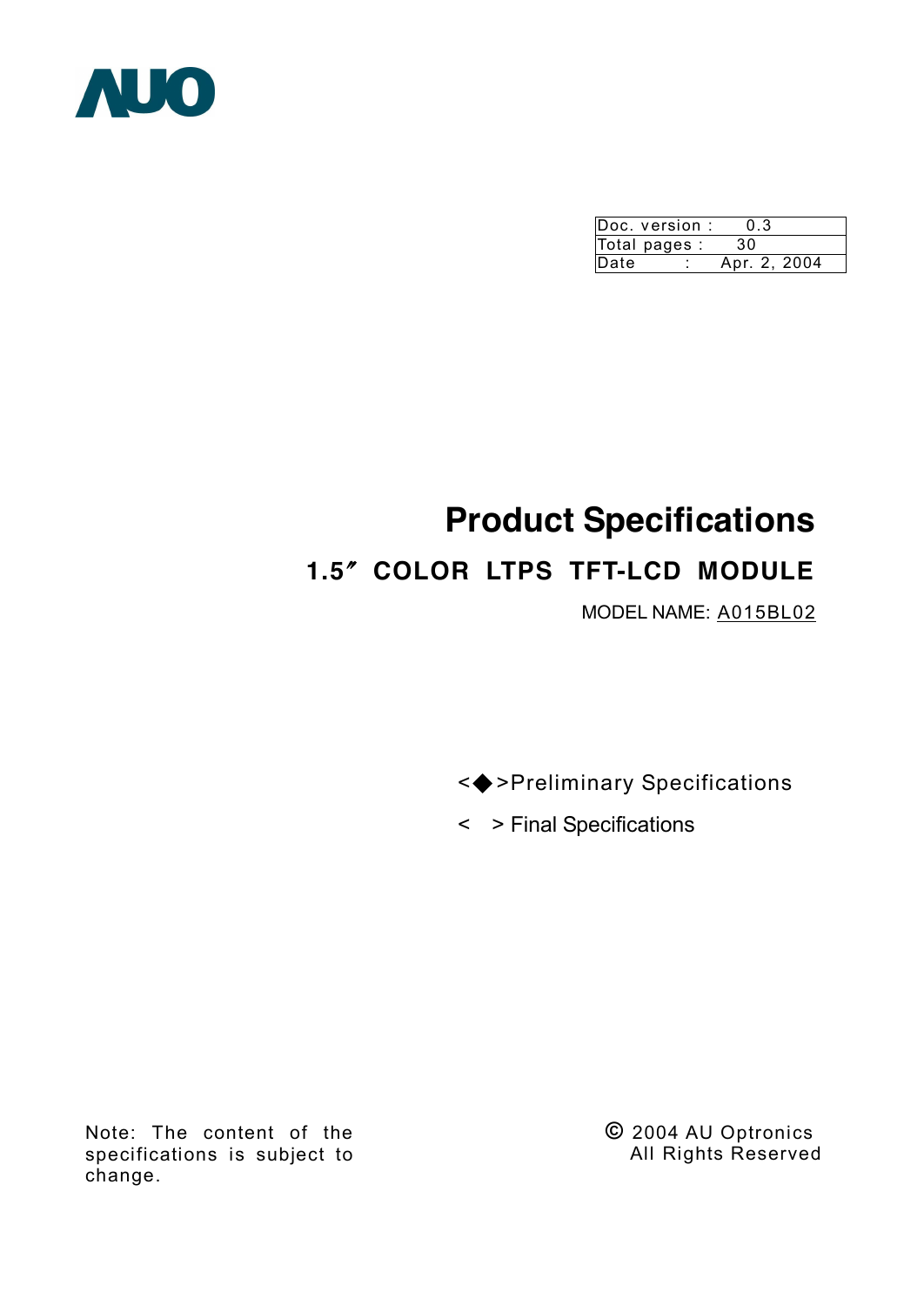#### Record of Revision

| Version | Revise Date | Page | Content |
|---------|-------------|------|---------|
| 0.3     | Apr 2, 2004 |      | Draft.  |
|         |             |      |         |
|         |             |      |         |
|         |             |      |         |
|         |             |      |         |
|         |             |      |         |
|         |             |      |         |
|         |             |      |         |
|         |             |      |         |
|         |             |      |         |
|         |             |      |         |
|         |             |      |         |
|         |             |      |         |
|         |             |      |         |
|         |             |      |         |
|         |             |      |         |
|         |             |      |         |
|         |             |      |         |
|         |             |      |         |
|         |             |      |         |
|         |             |      |         |
|         |             |      |         |
|         |             |      |         |
|         |             |      |         |
|         |             |      |         |
|         |             |      |         |
|         |             |      |         |
|         |             |      |         |
|         |             |      |         |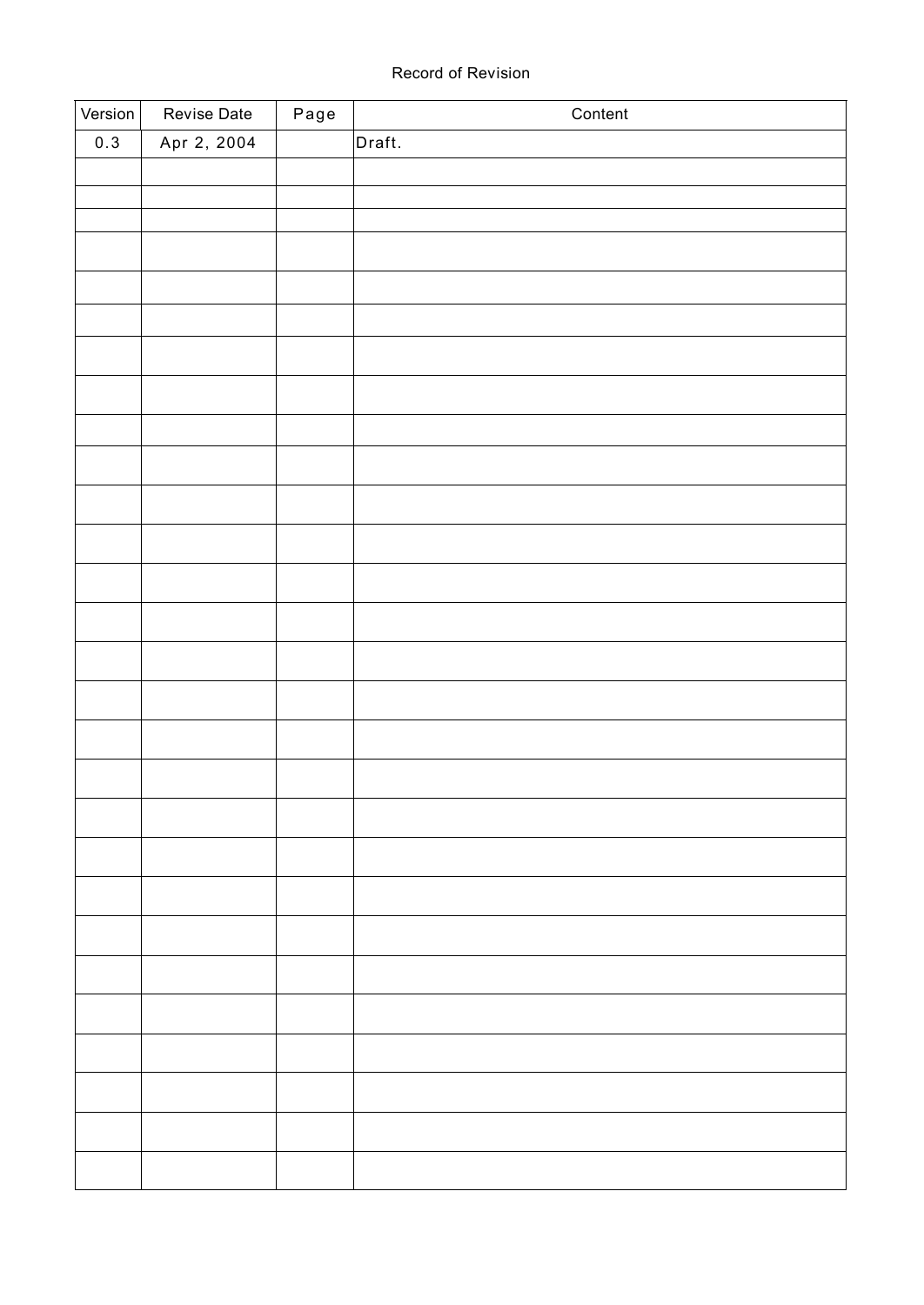

| Version |                | 0.3  |
|---------|----------------|------|
| Page    | $\blacksquare$ | 1/30 |

#### **Contents:**

|  | P <sub>2</sub> |
|--|----------------|
|  | P <sub>3</sub> |
|  |                |
|  |                |
|  |                |
|  |                |
|  |                |
|  |                |
|  |                |
|  |                |
|  |                |
|  |                |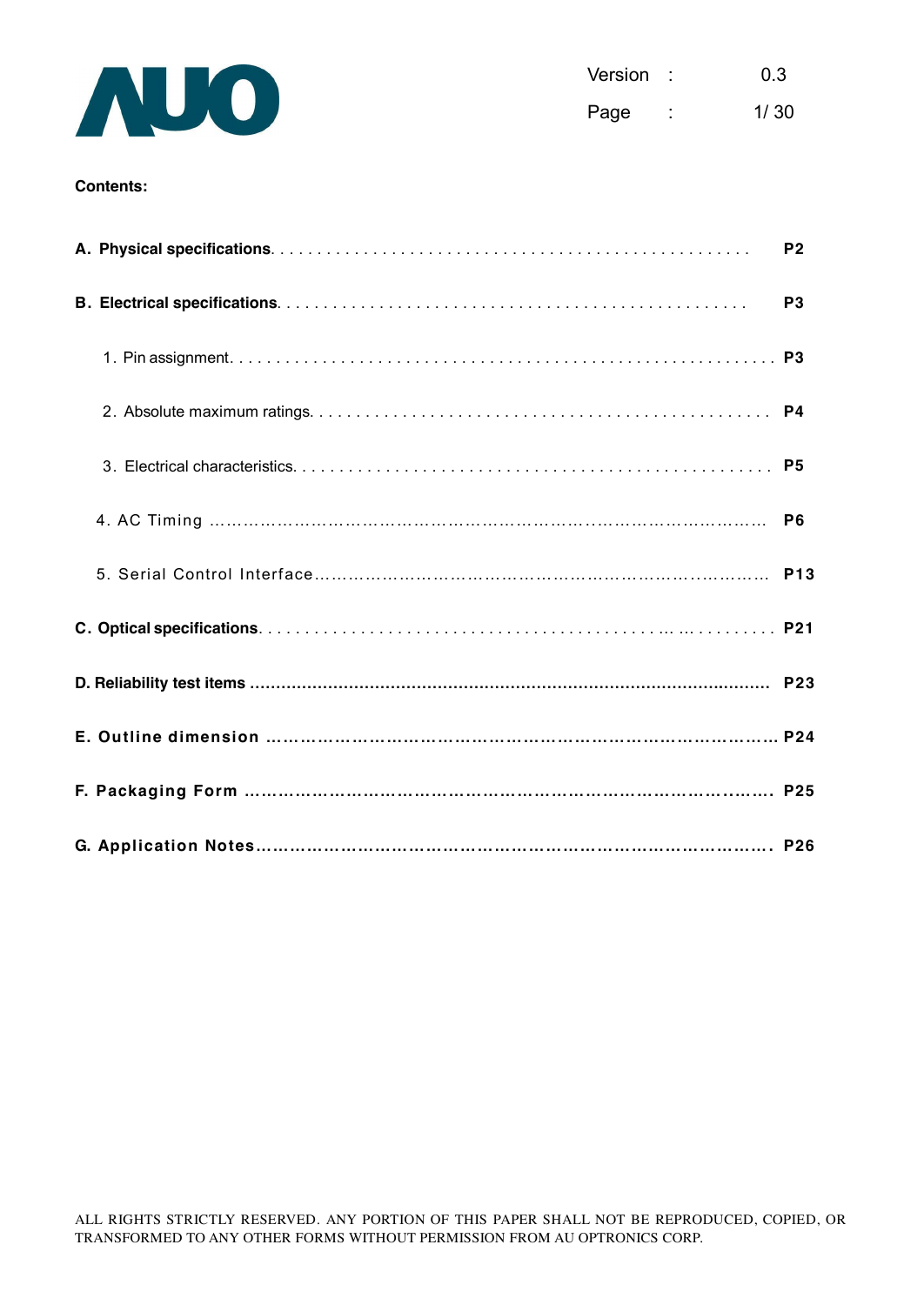

# **A. Physical specifications**

| NO. | <b>Item</b>             | <b>Specification</b>                    | <b>Remark</b> |
|-----|-------------------------|-----------------------------------------|---------------|
| 1   | Display resolution(dot) | $ 502(W) \times 240(H)$                 |               |
| 2   | Active area(mm)         | $30.622(W) \times 22.8(H)$              |               |
| 3   | Screen size(inch)       | 1.5 (Diagonal)                          |               |
| 4   | Dot pitch(mm)           | $ 0.061(W) \times 0.095(H) $            |               |
| 5   | Color configuration     | R. G. B. delta                          |               |
| 6   | Overall dimension(mm)   | $ 37.1(W) \times 32.8(H) \times 2.9(D)$ | Note 1        |
|     | Weight(g)               | 6.9 <sub>g</sub>                        |               |
| 8   | Panel Surface treatment | Hard coating (3H)                       |               |

Note 1: Refer to Fig. 7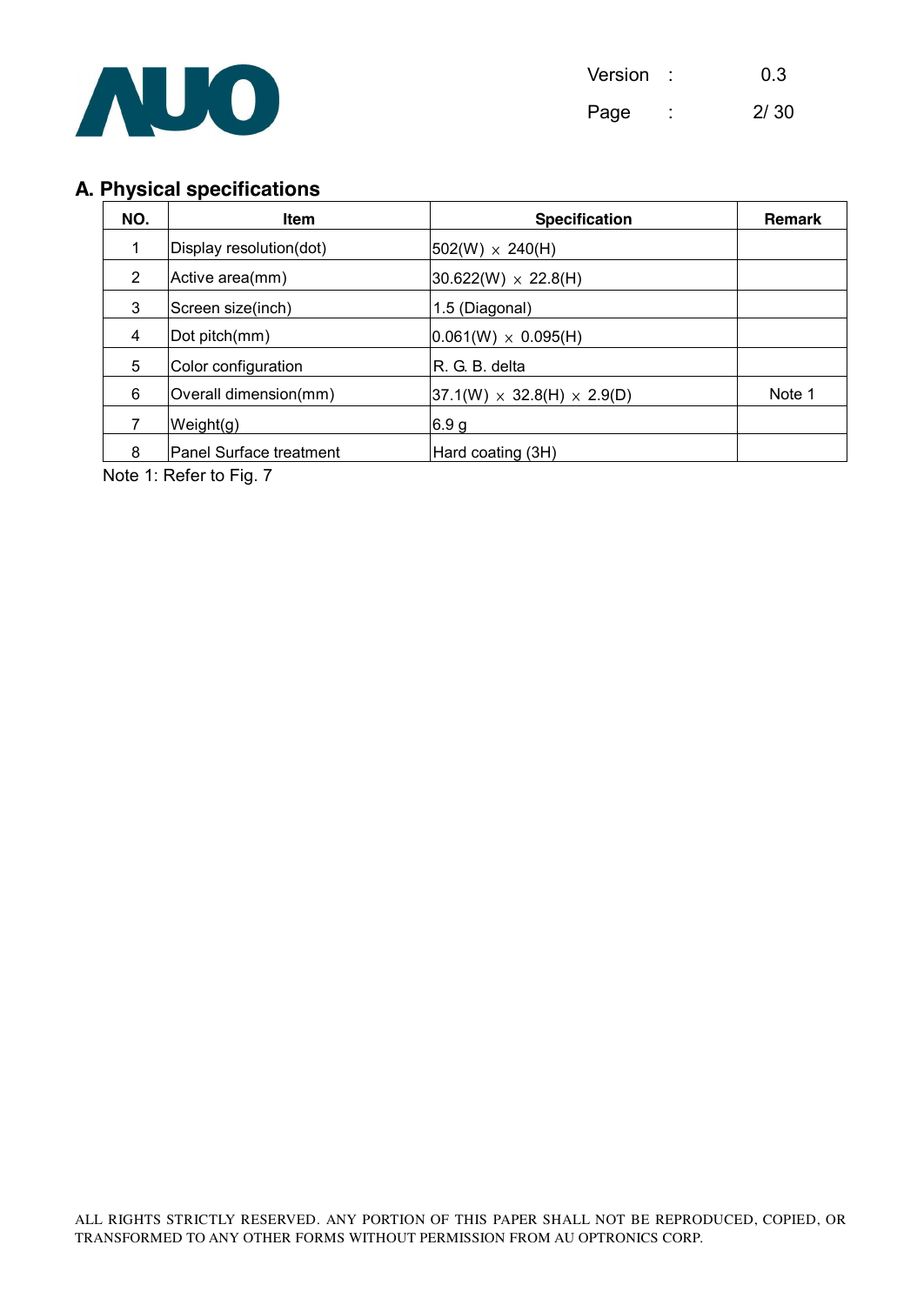

| Version | 0.3  |
|---------|------|
| Page    | 3/30 |

## **B. Electrical specifications**

#### 1.Pin assignment

a. TFT-LCD panel driving section

| Pin no         | <b>Symbol</b>           | I/O                     | <b>Description</b>                        |        |  |  |
|----------------|-------------------------|-------------------------|-------------------------------------------|--------|--|--|
| 1              | $\overline{\text{cs}}$  |                         | Serial command enable signal              | Note 1 |  |  |
| $\overline{2}$ | <b>SDA</b>              |                         | Serial command data input                 | Note 1 |  |  |
| 3              | <b>SCL</b>              |                         | Serial command clock input                | Note 1 |  |  |
| $\overline{4}$ | <b>HSYNC</b>            |                         | Horizontal sync input                     |        |  |  |
| 5              | <b>VSYNC</b>            | I                       | Vertical sync input                       |        |  |  |
| 6              | <b>DCLK</b>             |                         | Input data clock                          |        |  |  |
| $\overline{7}$ | $\overline{D7}$         |                         | Data input; MSB                           |        |  |  |
| 8              | D <sub>6</sub>          |                         | Data input                                |        |  |  |
| 9              | D <sub>5</sub>          |                         | Data input                                |        |  |  |
| 10             | $\overline{D4}$         |                         | Data input                                |        |  |  |
| 11             | $\overline{D3}$         |                         | Data input                                |        |  |  |
| 12             | $\overline{D2}$         |                         | Data input                                |        |  |  |
| 13             | D <sub>1</sub>          |                         | Data input                                |        |  |  |
| 14             | $\overline{D0}$         |                         | Data input; LSB                           |        |  |  |
| 15             | <b>DRV</b>              | $\overline{O}$          | VLED boost transistor driving signal      |        |  |  |
| 16             | <b>VLED</b>             | P                       | LED power: anode                          |        |  |  |
| 17             | <b>FB</b>               | 1/P                     | LED power: cathode                        |        |  |  |
| 18             | <b>AVDD</b>             | $\overline{\text{C}}$   | Power setting capacitor                   |        |  |  |
| 19             | <b>AGND</b>             | P                       | Ground for analog circuit                 |        |  |  |
| 20             | <b>GND</b>              | $\overline{\mathsf{P}}$ | Ground for digital circuit                |        |  |  |
| 21             | $\overline{\text{VCC}}$ | $\overline{P}$          | Power supply for integrated LCD driver IC |        |  |  |
| 22             | V1                      | $\overline{\text{C}}$   | Power setting capacitor                   |        |  |  |
| 23             | $\overline{\vee}$       | $\overline{\text{C}}$   | Power setting capacitor                   |        |  |  |
| 24             | $\overline{\vee}3$      | $\overline{\text{c}}$   | Power setting capacitor                   |        |  |  |
| 25             | $\overline{\vee}$       | $\overline{\text{C}}$   | Power setting capacitor                   |        |  |  |
| 26             | $\overline{\text{V5}}$  | C                       | Power setting capacitor                   |        |  |  |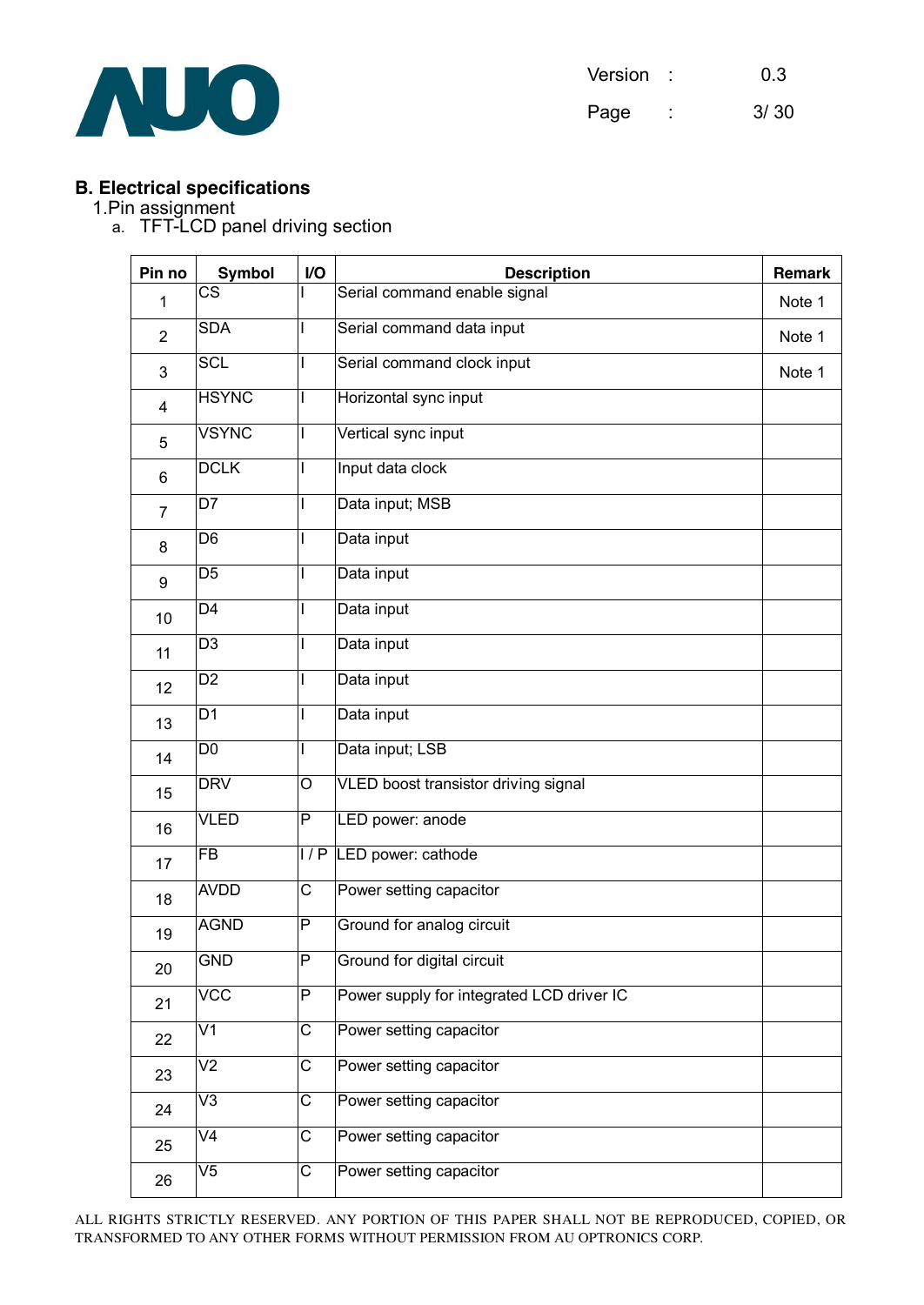Version : 0.3



Page : 4/30

| 27 | V6             | С | Power setting capacitor |        |
|----|----------------|---|-------------------------|--------|
| 28 | V <sub>7</sub> | С | Power setting capacitor |        |
| 29 | V8             | С | Power setting capacitor |        |
| 30 | <b>FRP</b>     | O | VCOM driving signal     | Note 2 |
| 31 | <b>VGL</b>     | С | Power setting capacitor |        |
| 32 | <b>VGH</b>     | С | Power setting capacitor |        |
| 33 | <b>VCOM</b>    |   | Common voltage          |        |

I: Input; O: Output; P: Power; C: Capacitor.

- Note 1: 3-wire serial control interface is operational after VCC power on reset, but execution of programmed commands is synchronized at front edge of next VSYNC pulse.
- Note 2: FRP is the output of Vcom driver. It is the same phase and amplitude with common electrode driving signal (Vcom). The Vcom amplitude and DC level setting can be adjusted through serial control. External Vcom DC adjustment is also achievable. Please refer to the application note for details.
- Note 3: For pin sequence arrangement and scan direction, please refer to the figure as below:



b. Backlight driving section

| No.       | Symbol | l/C                      | <b>Description</b> | Remark |
|-----------|--------|--------------------------|--------------------|--------|
| Pin<br>16 | VLED   |                          | LED Anode          |        |
| Pin<br>17 | FB     | $\overline{\phantom{a}}$ | LED Cathode        |        |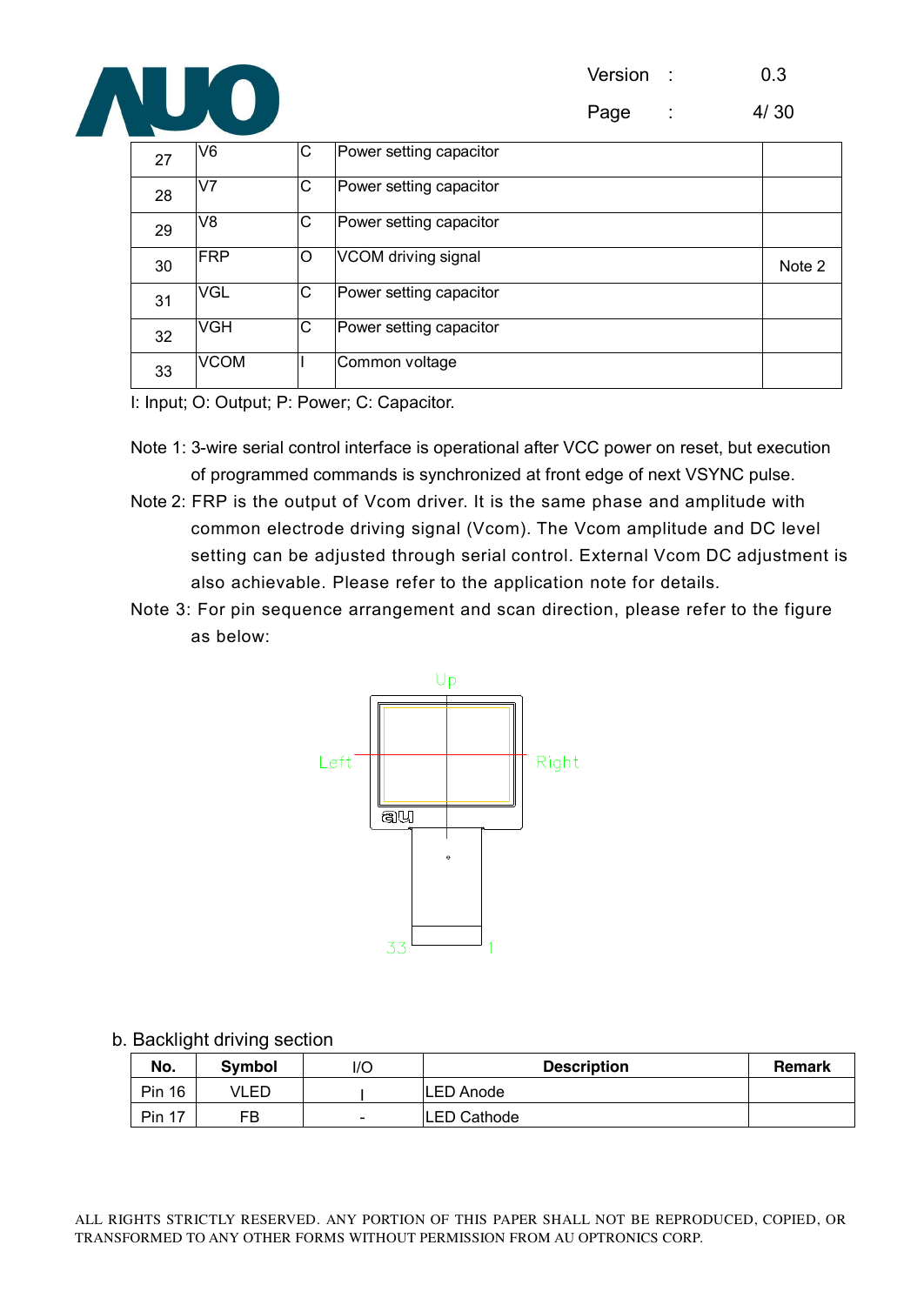

#### 2. Absolute maximum ratings

| <b>Item</b>              | Symbol       | <b>Condition</b> | Min.   | Max. | Unit            | <b>Remark</b>       |
|--------------------------|--------------|------------------|--------|------|-----------------|---------------------|
| Power voltage            | $V_{\rm CC}$ | $GND=0$          | $-0.5$ | 5    | V               |                     |
| Operating<br>temperature | Topa         |                  | 0      | 60   | $\rm{C}$        | Ambient temperature |
| Storage<br>temperature   | Tstg         |                  | $-25$  | 80   | $\rm ^{\circ}C$ | Ambient temperature |

# 3. Electrical Specifications

#### a. Recommended operating conditions (GND=AGND=0V)

| Item              |         | Symbol          | Min. | Typ.                     | Max.                       | Unit | <b>Remark</b> |
|-------------------|---------|-----------------|------|--------------------------|----------------------------|------|---------------|
| Power supply      |         | $V_{\rm CC}$    | 2.7  | 3.3                      | 3.6                        |      | Note 1        |
| Input             | H Level | $V_{\text{IH}}$ | 2.4  | $\overline{\phantom{a}}$ | $\mathsf{V}_{\mathsf{CC}}$ |      |               |
| Signal<br>voltage | L Level | $V_{IL}$        | GND  | $\overline{\phantom{a}}$ | 0.8                        |      |               |

Note 1: A build-in power on reset circuit for  $V_{CC}$  is provided within the integrated LCD driver IC. The LCD module is in power save mode in default, and a standby releasing is required after  $V_{CC}$  power on through serial control. Please refer to the register STB setting for detail.

b. Electrical Characteristics (GND=AGND=0V)

| <b>Parameter</b>      | Symbol              | <b>Condition</b> | Min.                     | Typ.   | Max.       | <b>Unit</b> | <b>Remark</b>        |
|-----------------------|---------------------|------------------|--------------------------|--------|------------|-------------|----------------------|
| Input Current         | $_{\rm lcc}$        | $V_{CC} = 3.3V$  | $\overline{\phantom{0}}$ | 13.8   |            | <b>MA</b>   | Note 1               |
| for $V_{CC}$          | <b>ICC(STANDBY)</b> | $V_{CC} = 3.3V$  | -                        | 0.1    |            | mA          |                      |
|                       | $V_{GH}$            | $V_{CC} = 3.3V$  |                          | 8.5    |            | V           | Note 2               |
| DC-DC voltage         | $V_{GL}$            | $V_{CC} = 3.3V$  |                          | $-6.5$ |            | V           |                      |
|                       | $V_{CAC}$           |                  | 5.0                      | 5.6    | 6.4        | $Vp-p$      | AC component, Note 3 |
| VCOM voltage          | $V_{CDC}$           |                  | $\mathbf{0}$             |        | 1.75       | $\vee$      | DC component, Note 4 |
| DRV output<br>voltage | $V_{DRV}$           |                  | $\mathbf 0$              |        | <b>VCC</b> | $\vee$      |                      |
| DRV output<br>current | <b>IDRV</b>         |                  |                          |        | <b>TBD</b> | mA          |                      |
| Feedback<br>voltage   | $V_{FB}$            |                  | 0.57                     | 0.6    | 0.63       | $\vee$      |                      |

Note 1: Test condition: UPS052 mode, DCLK = 27MHz, black pattern. Total power consumption: 45.54mW (typ.)

Note 2:  $V_{GH}$  and  $V_{GL}$  are output voltages of integrated LCD driver IC.

Note 3: The brightness of LCD panel could be adjusted by the adjustment of the AC component of VCOM.

Note 4:  $V_{CDC}$  could be adjusted so as to minimize flicker and maximum contrast on each module.

c. Recommended Capacitance Values of External Capacitor

ALL RIGHTS STRICTLY RESERVED. ANY PORTION OF THIS PAPER SHALL NOT BE REPRODUCED, COPIED, OR TRANSFORMED TO ANY OTHER FORMS WITHOUT PERMISSION FROM AU OPTRONICS CORP. The recommended capacitance values of the external capacitor are shown below. These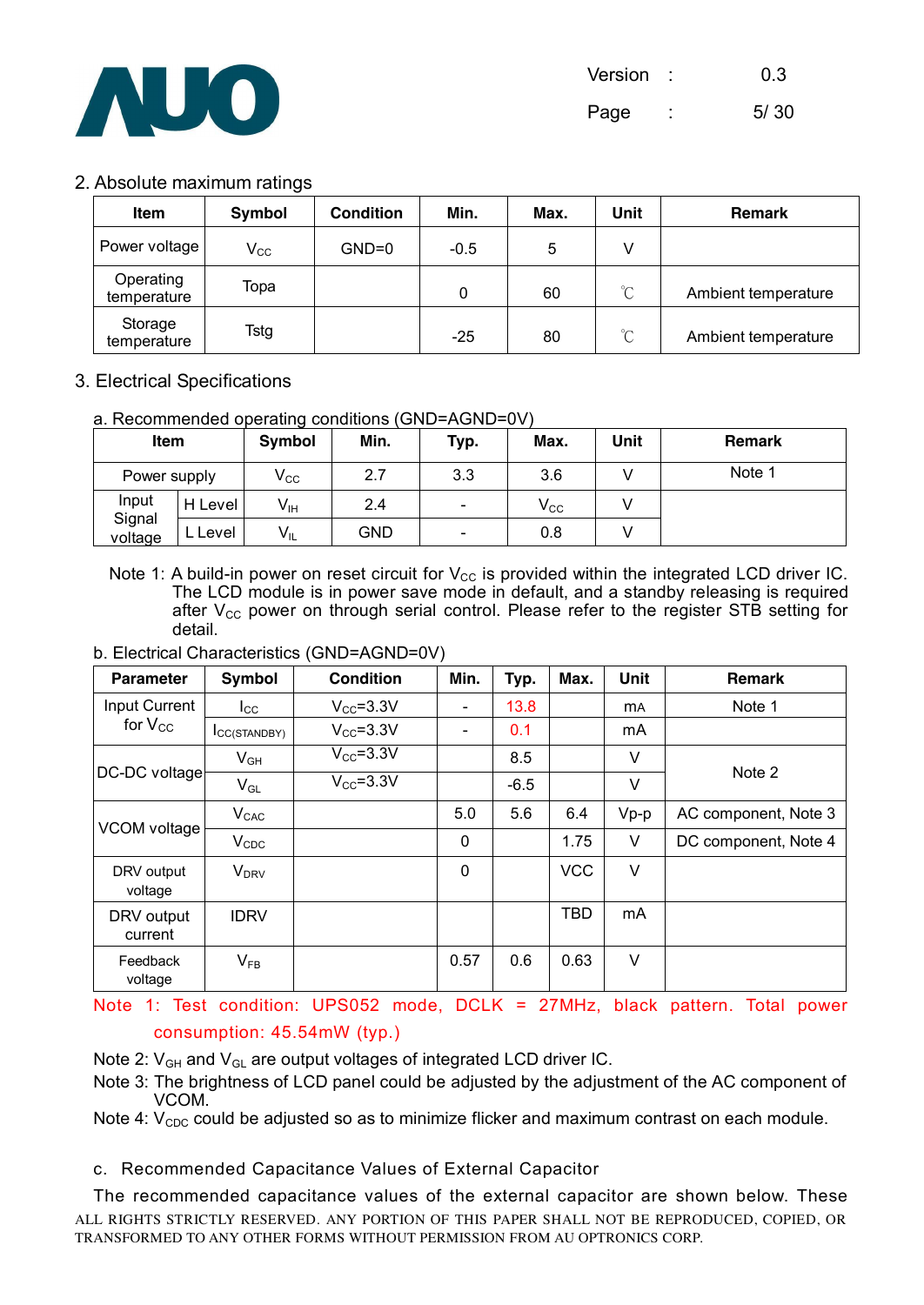

Page : 6/30

values should be finally determined only after performing sufficient evaluation on the module.

| Pin name             | Recommended value       | Withstanding |
|----------------------|-------------------------|--------------|
|                      | of capacitors $(\mu F)$ | voltage (V)  |
| <b>AVDD</b>          | 1 to 4.7                | 10 or more   |
| <b>VGH</b>           | 1 to 4.7                | 10 or more   |
| <b>VGL</b>           | 1 to 4.7                | 10 or more   |
| $V1(+)$ , $V2(-)$    | 1 to 2.2                | 10 or more   |
| $V3(-)$ ,<br>$V4(+)$ | 1 to 2.2                | 10 or more   |
| $V5(+)$ .            | 1 to 2.2                | 10 or more   |
| V7(-).               | 1 to 2.2                | 10 or more   |

#### d. Backlight driving conditions

| <b>Parameter</b>   | Symbol | Min.  | Typ. | Max. | Unit | Remark     |
|--------------------|--------|-------|------|------|------|------------|
| <b>LED current</b> |        | 19.5  | 20   | 20.5 | mA   |            |
| LED voltage        | $V_L$  |       | 7.2  |      |      |            |
| LED Life Time      | டட     | 10000 |      |      | Hr   | Note $1,2$ |

Note 1 : Ta. =  $25^\circ$ C, I<sub>L</sub> = 20mA

Note 2 : Brightness to be decreased to 50% of the initial value.

#### 4. AC Timing

a. UPS051 timing specifications (refer to Fig. 1, Fig. 2)

|                       | <b>Parameter</b>           | <b>Symbol</b>                 | Min.    | Typ.          | Max.                         | Unit.       | <b>Remark</b> |
|-----------------------|----------------------------|-------------------------------|---------|---------------|------------------------------|-------------|---------------|
| <b>DCLK Frequency</b> |                            | 1/t <sub>DCLK</sub>           | $9.17*$ | 10.15<br>13.5 |                              | <b>MHz</b>  |               |
|                       | Period                     | tμ                            | 624     | 645           | 858                          | <b>DCLK</b> |               |
|                       | Display period             | $\mathsf{t}_{\textsf{hdisp}}$ |         | 502           |                              | <b>DCLK</b> |               |
| <b>HSYNC</b>          | Blanking                   | $t_{\sf hblk}$                | 22      | 30            | 255                          | <b>DCLK</b> | Note 1        |
|                       | Front porch                | $t_{\sf hfp}$                 | 100     | 113           |                              | <b>DCLK</b> |               |
| Pulse width           |                            | $\mathfrak{t}_{\rm hsw}$      | 1       | 1             | $t_{\text{hblk}}$ -1         | <b>DCLK</b> |               |
|                       | Period                     | $t_{\vee}$                    | 245     | 262.5         | 265                          | tн          |               |
| Display period        |                            | $\mathfrak{t}_{\text{vdisp}}$ |         | 240           |                              |             |               |
| <b>VSYNC</b>          | Blanking                   | $\rm t_{vblk}$                | 3       | 21            | 31                           | $t_H$       | Note 2        |
|                       | Pulse width                | $t_{\mathsf{vsw}}$            | 1 DCLK  | 1 DCLK        | $t_{\text{vblk}} -$<br>1DCLK |             |               |
| Data set-up time      |                            | $t_{ds}$                      | 12      |               |                              | ns          |               |
| Data hold time        |                            | $t_{\text{dh}}$               | 12      |               |                              | ns          |               |
|                       | Vsync-to-Hsync set-up time | $t_{\rm vhs}$                 | 1       |               |                              | <b>DCLK</b> |               |

(\*) when  $t_V$  =245  $t_H$ 

Note 1: UPS051 Horizontal blanking time  $(t_{\text{hblk}})$  is adjustable by setting register HBLK;

requirement of minimum blanking time and minimum front porch time must be satisfied.

Note 2: UPS051 Vertical blanking time  $(t_{\text{volk}})$  is adjustable by setting register VBLK. UPS051 accepts odd-field-only or even-field-only vertical input format.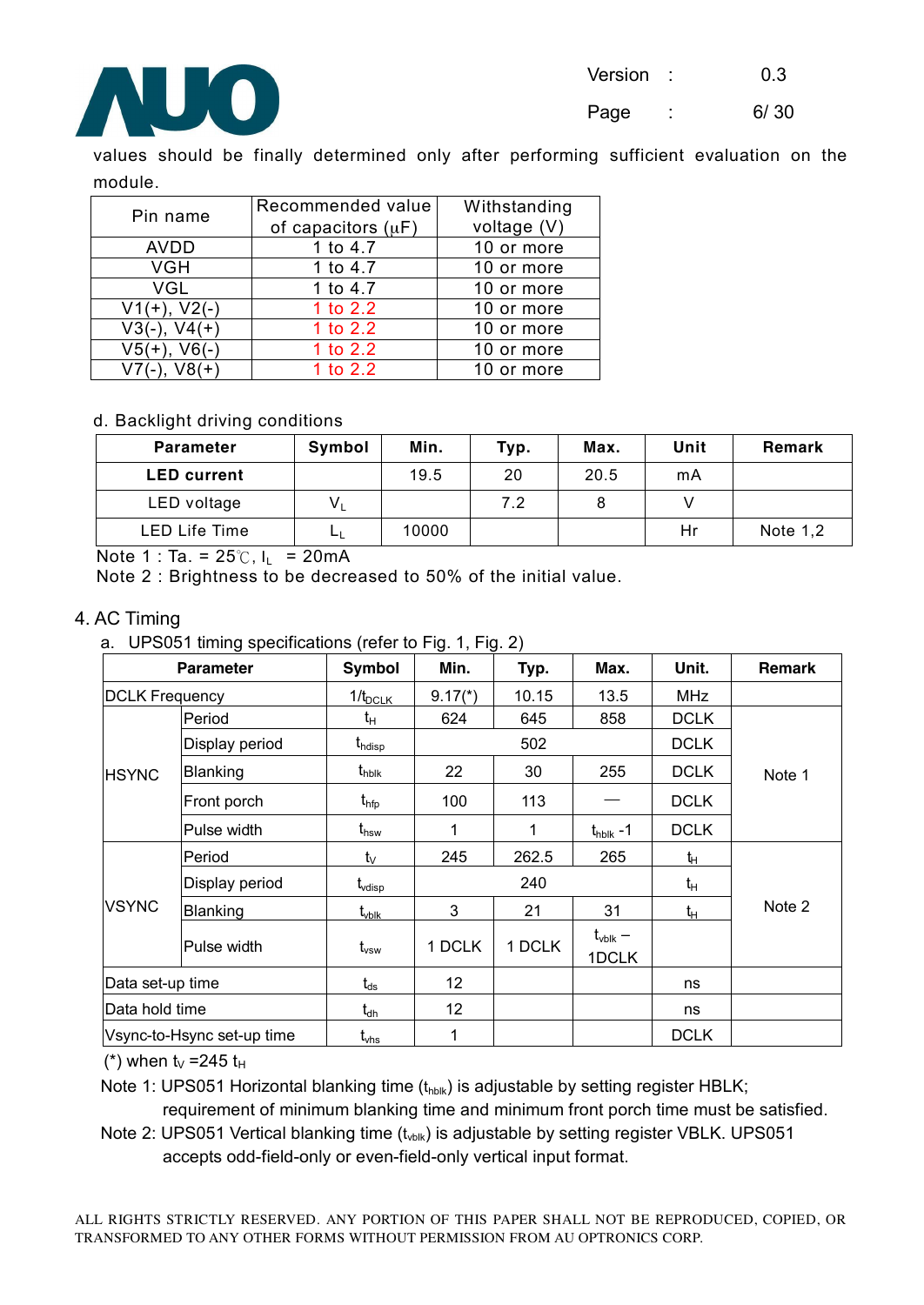

Page : 7/30



Fig.1 UPS051 Input Horizontal Signal **Fig.1 UPS051 Input Horizontal Signal**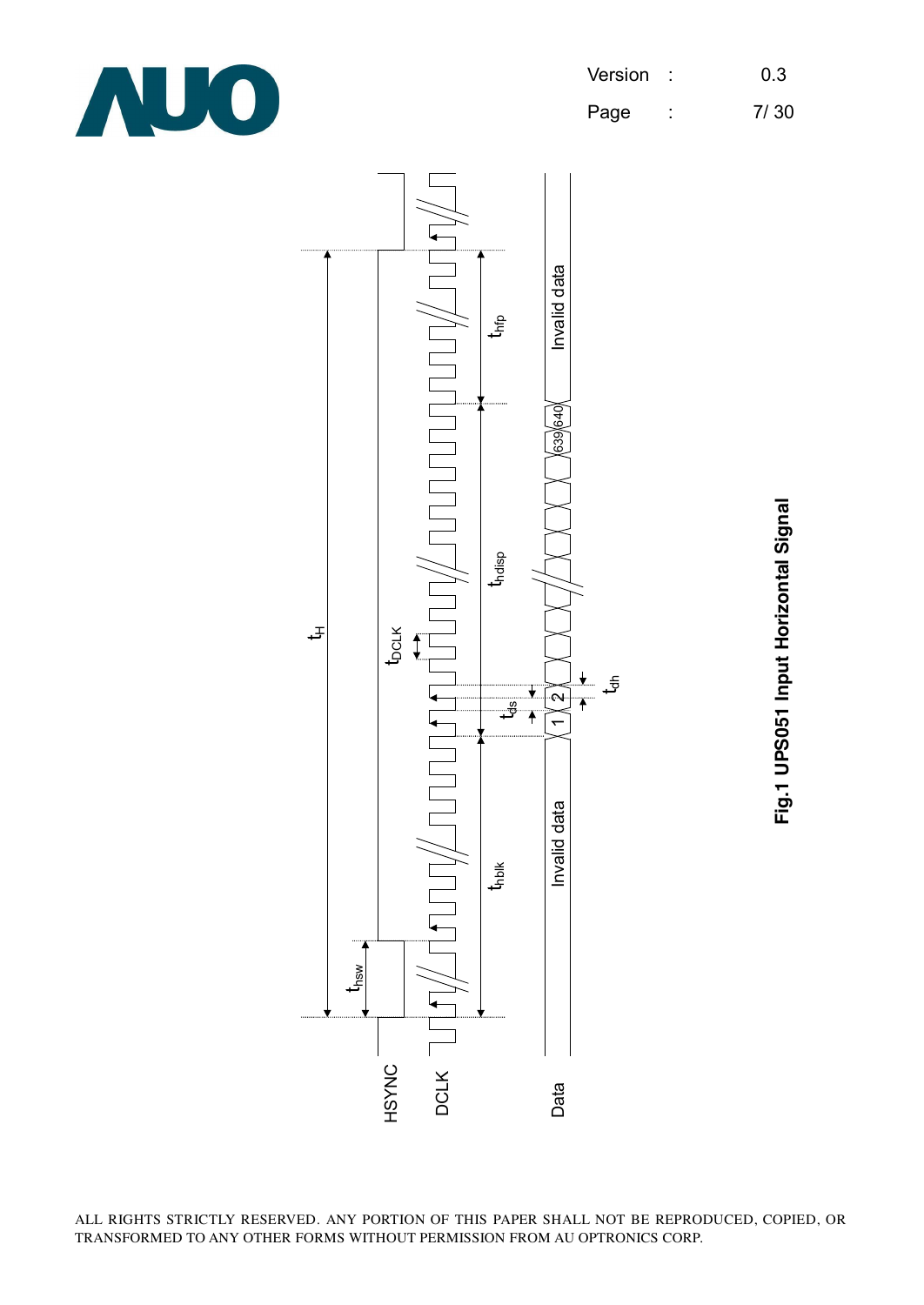

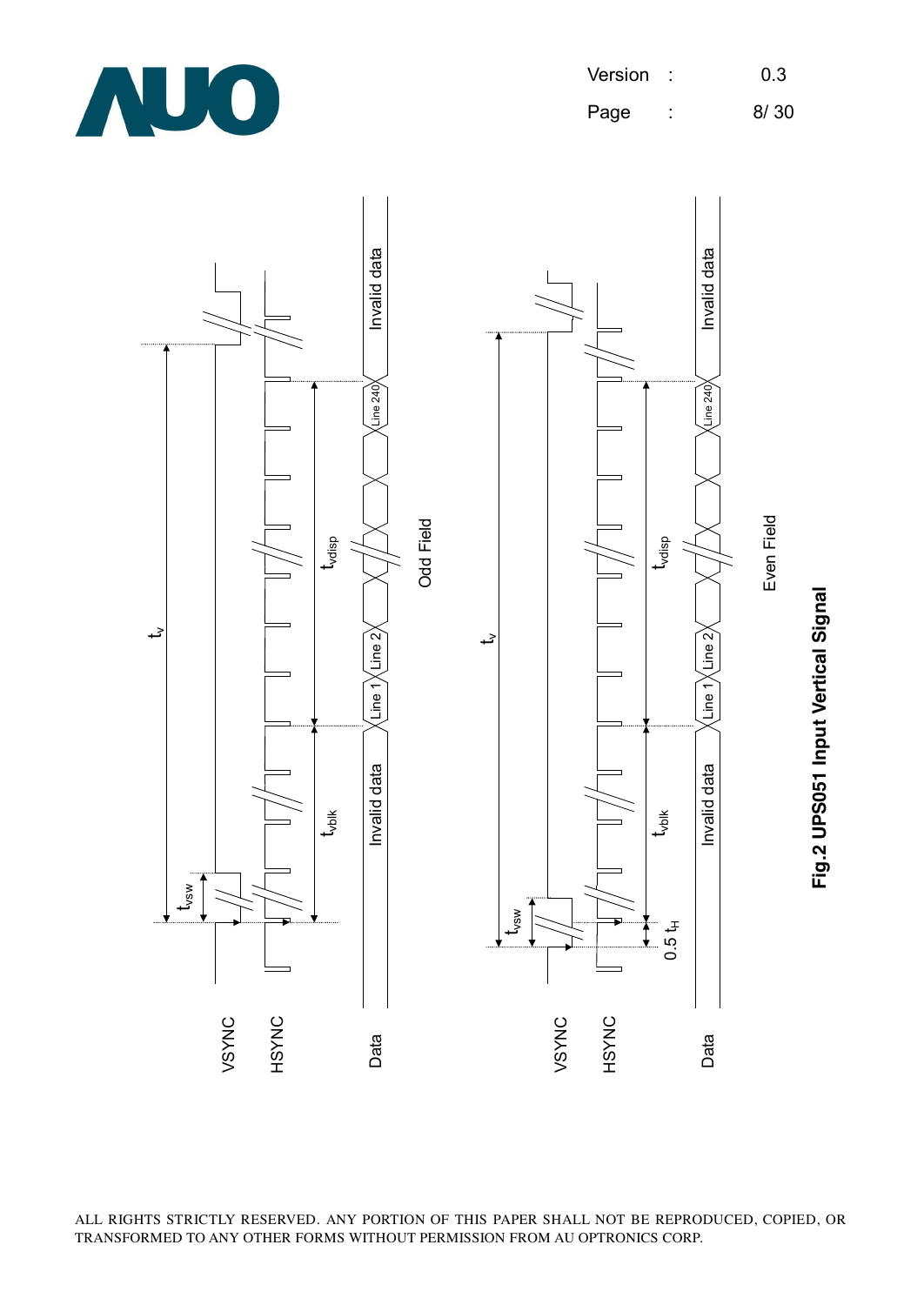

Page : 9/ 30

| b - 1. UPS052 (320 mode/NTSC/24.545MHz) timing specifications (refer to Fig. 3, Fig. 4) |
|-----------------------------------------------------------------------------------------|
|-----------------------------------------------------------------------------------------|

|                       | <b>Parameter</b> | Symbol                   | Min.   | ິ່<br>Typ. | Max.   | ັ<br>Unit.     | ັ<br><b>Remark</b> |
|-----------------------|------------------|--------------------------|--------|------------|--------|----------------|--------------------|
| <b>DCLK Frequency</b> |                  | $1/t_{DCLK}$             | 24     | 24.545     | 27     | <b>MHz</b>     |                    |
|                       | Period           | tμ                       | 1540   | 1560       | 1660   | <b>DCLK</b>    |                    |
| <b>HSYNC</b>          | Display period   | $t_{\text{hdisp}}$       |        | 1280       |        | <b>DCLK</b>    |                    |
|                       | Blanking         | $t_{\sf hblk}$           |        | 241        |        | <b>DCLK</b>    |                    |
|                       | Pulse width      | $t_{\sf hsw}$            | 1      | 1          | 96     | <b>DCLK</b>    |                    |
|                       | Period           | $t_{\vee}$               | 262    | 262.5      | 265    | t <sub>H</sub> |                    |
| <b>VSYNC</b>          | Display period   | $t_{\text{vdisp}}$       |        | 240        | $t_H$  |                |                    |
|                       | Blanking         | $\text{t}_{\text{vblk}}$ | 21     |            |        | tμ             |                    |
|                       | Pulse width      | t <sub>vsw</sub>         | 1 DCLK | 1 DCLK     | $6t_H$ |                |                    |

# b - 2. UPS052 (320 mode/PAL/24.375MHz) timing specifications (refer to Fig. 3, Fig. 4)

|                          | <b>Parameter</b> | Symbol                  | Min.<br>Typ.       |        | Max.    | Unit.       | Remark |
|--------------------------|------------------|-------------------------|--------------------|--------|---------|-------------|--------|
| <b>DCLK Frequency</b>    |                  | $1/t_{DCLK}$            | 24<br>24.375<br>27 |        | MHz     |             |        |
|                          | Period           | īΗ                      | 1540               | 1560   | 1660    | <b>DCLK</b> |        |
|                          | Display period   | $t_{\text{hdisp}}$      |                    | 1280   |         | <b>DCLK</b> |        |
| <b>HSYNC</b><br>Blanking |                  | $t_{\text{hblk}}$       |                    | 241    |         | <b>DCLK</b> |        |
|                          | Pulse width      | $t_{\rm hsw}$           | 4                  | 1      | 96      | <b>DCLK</b> |        |
|                          | <b>Period</b>    | tv                      | 312                | 312.5  | 315     | tн          |        |
| <b>VSYNC</b>             | Display period   | $t_{\text{vdisp}}$      |                    | 288    | tн      |             |        |
|                          | Blanking         | $\text{t}_{\text{vbo}}$ | 24                 |        |         | tн          |        |
|                          | Pulse width      | t <sub>vsw</sub>        | 1 DCLK             | 1 DCLK | $6 t_H$ |             |        |

#### c - 1. UPS052 (352 mode/NTSC/27MHz) timing specifications (refer to Fig. 3, Fig. 4)

| <b>Parameter</b>      |                | Symbol             | Min.   | Typ.   | Max.   | Unit.          | <b>Remark</b> |
|-----------------------|----------------|--------------------|--------|--------|--------|----------------|---------------|
| <b>DCLK Frequency</b> |                | $1/t_{DCLK}$       |        | 27     |        | <b>MHz</b>     |               |
|                       | Period         | tμ                 |        | 1716   |        | <b>DCLK</b>    |               |
|                       | Display period | t <sub>hdisp</sub> |        | 1408   |        | <b>DCLK</b>    |               |
| <b>HSYNC</b>          | Blanking       | $t_{\sf hblk}$     |        | 241    |        | <b>DCLK</b>    |               |
|                       | Pulse width    | $t_{\mathsf{hsw}}$ |        |        | 96     | <b>DCLK</b>    |               |
|                       | Period         | tv.                | 262    | 262.5  | 265    | t <sub>H</sub> |               |
| <b>VSYNC</b>          | Display period | $t_{\text{vdisp}}$ |        | 240    | tμ     |                |               |
|                       | Blanking       | t <sub>vblk</sub>  | 21     |        |        | $t_H$          |               |
|                       | Pulse width    | $\rm t_{vsw}$      | 1 DCLK | 1 DCLK | $6t_H$ |                |               |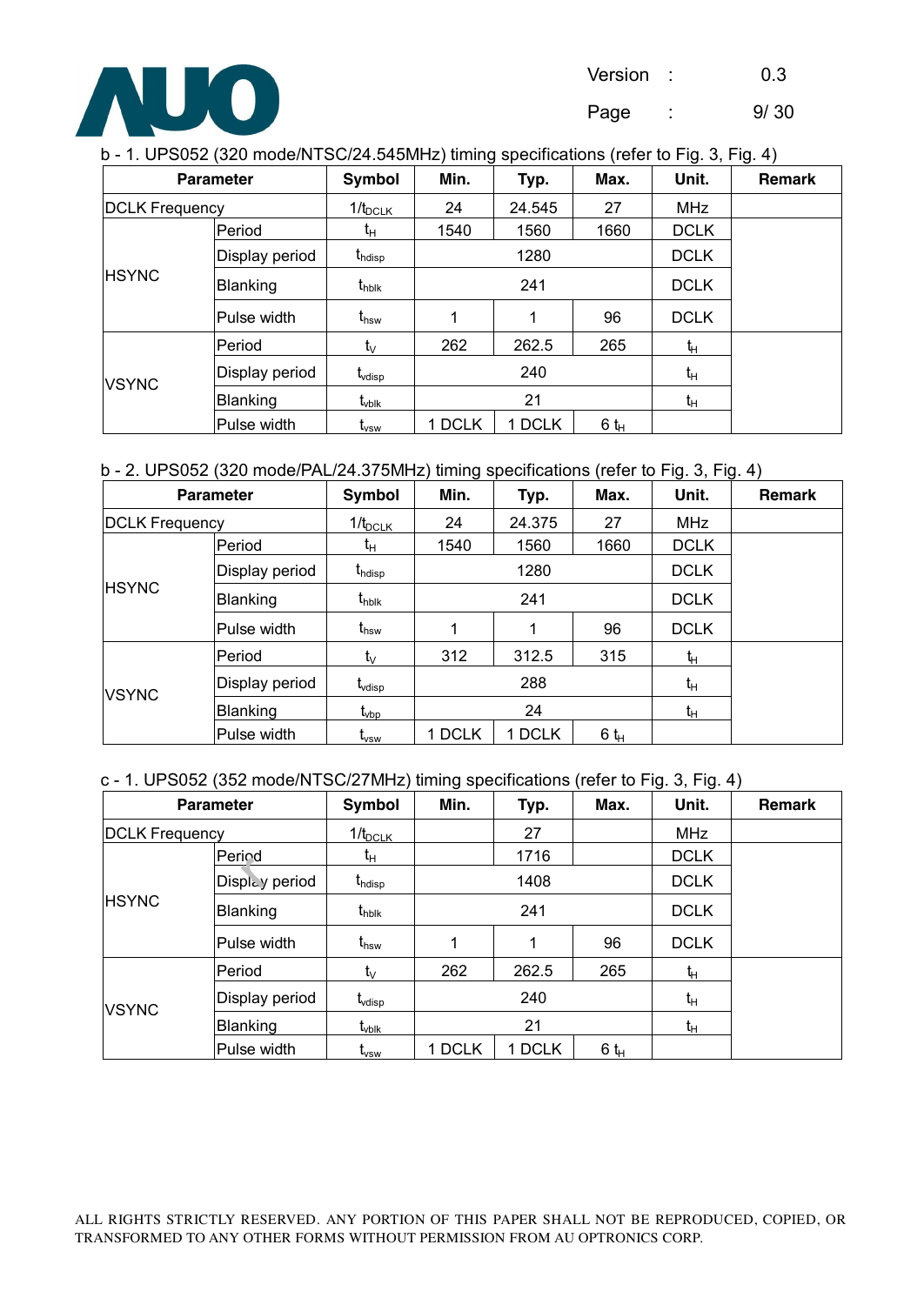

Page : 10/ 30

| c - 2. UPS052 (352 mode/PAL/27MHz) timing specifications (refer to Fig. 3, Fig. 4) |
|------------------------------------------------------------------------------------|
|------------------------------------------------------------------------------------|

| <b>Parameter</b>         |                | Symbol                      | Min.   | Typ.   | Max.    | Unit.       | Remark |
|--------------------------|----------------|-----------------------------|--------|--------|---------|-------------|--------|
| <b>DCLK Frequency</b>    |                | $1/t_{DCLK}$                |        | 27     |         | <b>MHz</b>  |        |
|                          | Period         | tμ                          |        | 1728   |         | <b>DCLK</b> |        |
|                          | Display period | $t_{\text{hdisp}}$          |        | 1408   |         | <b>DCLK</b> |        |
| <b>HSYNC</b><br>Blanking |                | $t_{\rm hblk}$              |        | 241    |         | <b>DCLK</b> |        |
|                          | Pulse width    | $t_{\sf hsw}$               |        |        | 96      | <b>DCLK</b> |        |
|                          | Period         | $t_{\vee}$                  | 312    | 312.5  | 315     | tн          |        |
| <b>VSYNC</b>             | Display period | $t_{\text{vdisp}}$          | 288    |        |         | tн          |        |
|                          | Blanking       | $\text{t}_{\text{vbp}}$     | 24     |        |         | tн          |        |
|                          | Pulse width    | $\mathsf{t}_{\mathsf{vsw}}$ | 1 DCLK | 1 DCLK | $6 t_H$ |             |        |

d - 1. UPS052 (360 mode/NTSC/27MHz) timing specifications (refer to Fig. 3, Fig. 4)

|                       | <b>Parameter</b> | <b>Symbol</b>      | Min.   | Max.<br>Typ. |         | Unit.       | <b>Remark</b> |
|-----------------------|------------------|--------------------|--------|--------------|---------|-------------|---------------|
| <b>DCLK Frequency</b> |                  | $1/t_{DCLK}$       |        | 27           |         | <b>MHz</b>  |               |
|                       | Period           | tμ                 |        | 1716         |         | <b>DCLK</b> |               |
| Display period        |                  | $t_{\text{hdisp}}$ |        | 1440         |         |             |               |
| <b>HSYNC</b>          | Blanking         | $t_{\rm hblk}$     |        | 241          |         | <b>DCLK</b> |               |
|                       | lPulse width     | $t_{\sf hsw}$      | 1      | 1            | 96      | <b>DCLK</b> |               |
|                       | Period           | tv                 | 262    | 262.5        | 265     | ħ           |               |
| <b>VSYNC</b>          | Display period   | $t_{\text{vdisp}}$ |        | 240          | tн      |             |               |
|                       | <b>Blanking</b>  | $t_{\rm vblk}$     |        | 21           |         | $t_H$       |               |
|                       | Pulse width      | t <sub>vsw</sub>   | 1 DCLK | <b>DCLK</b>  | $6 t_H$ |             |               |

#### d - 2. UPS052 (360 mode/PAL/27MHz) timing specifications (refer to Fig. 3, Fig. 4)

|                       | <b>Parameter</b> | Symbol<br>Min.<br>Typ.      |        | Max.   | Unit.   | <b>Remark</b> |  |
|-----------------------|------------------|-----------------------------|--------|--------|---------|---------------|--|
| <b>DCLK Frequency</b> |                  | $1/t_{DCLK}$                |        | 27     |         | MHz           |  |
|                       | Period           | tμ                          |        | 1728   |         | <b>DCLK</b>   |  |
|                       | Display period   | $t_{\text{hdisp}}$          |        | 1440   |         | <b>DCLK</b>   |  |
| <b>HSYNC</b>          | Blanking         | $t_{\text{hblk}}$           |        | 241    |         | <b>DCLK</b>   |  |
|                       | Pulse width      | $t_{\rm hsw}$               | 1      |        | 96      | <b>DCLK</b>   |  |
|                       | Period           | $t_{\vee}$                  | 312    | 312.5  | 315     | ħ             |  |
| <b>VSYNC</b>          | Display period   | $t_{\text{vdisp}}$          |        | 288    | $t_H$   |               |  |
|                       | Blanking         | $t_{\mathsf{vbp}}$          | 24     |        |         | $t_H$         |  |
|                       | Pulse width      | $\mathsf{t}_{\mathsf{vsw}}$ | 1 DCLK | 1 DCLK | $6 t_H$ |               |  |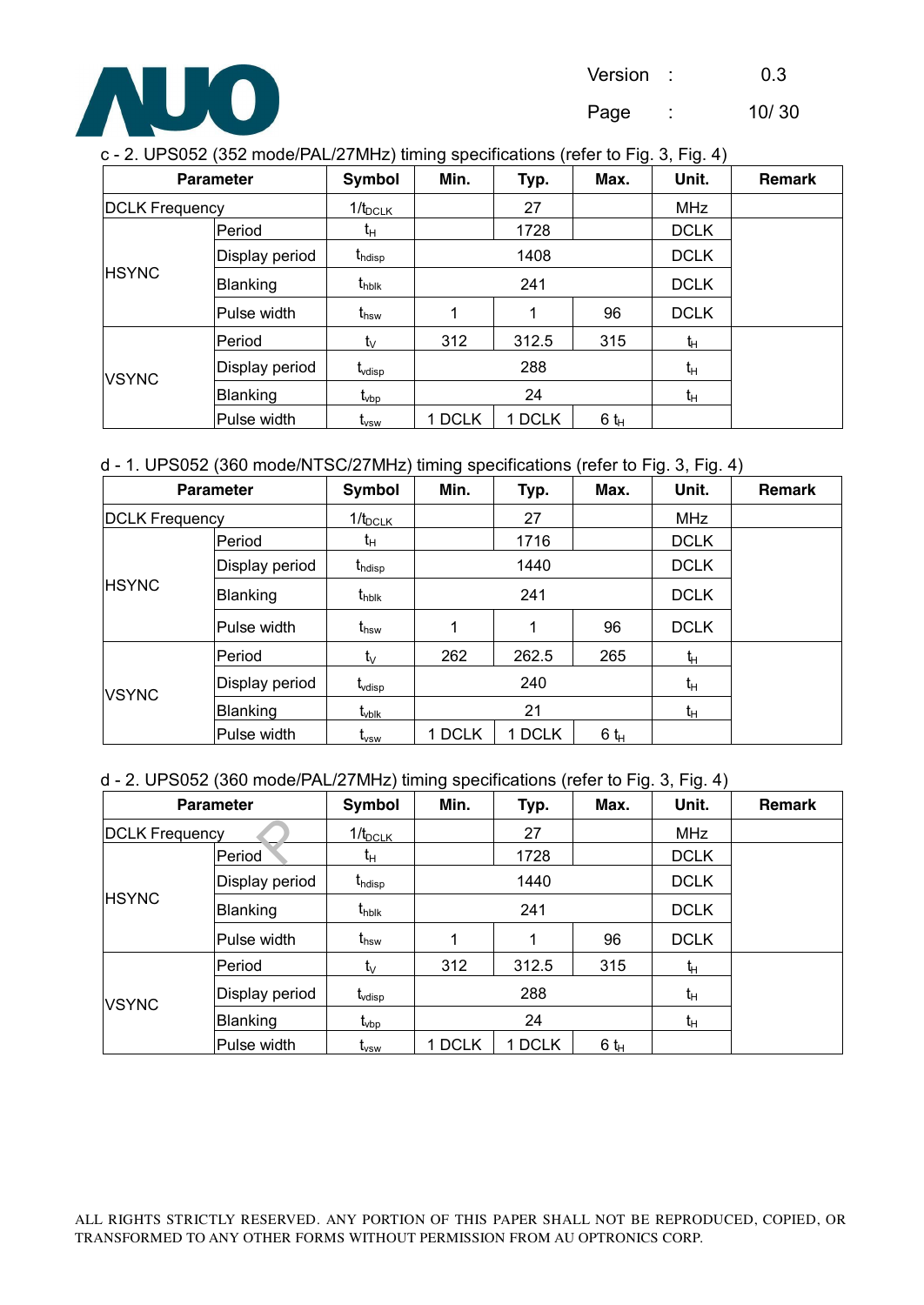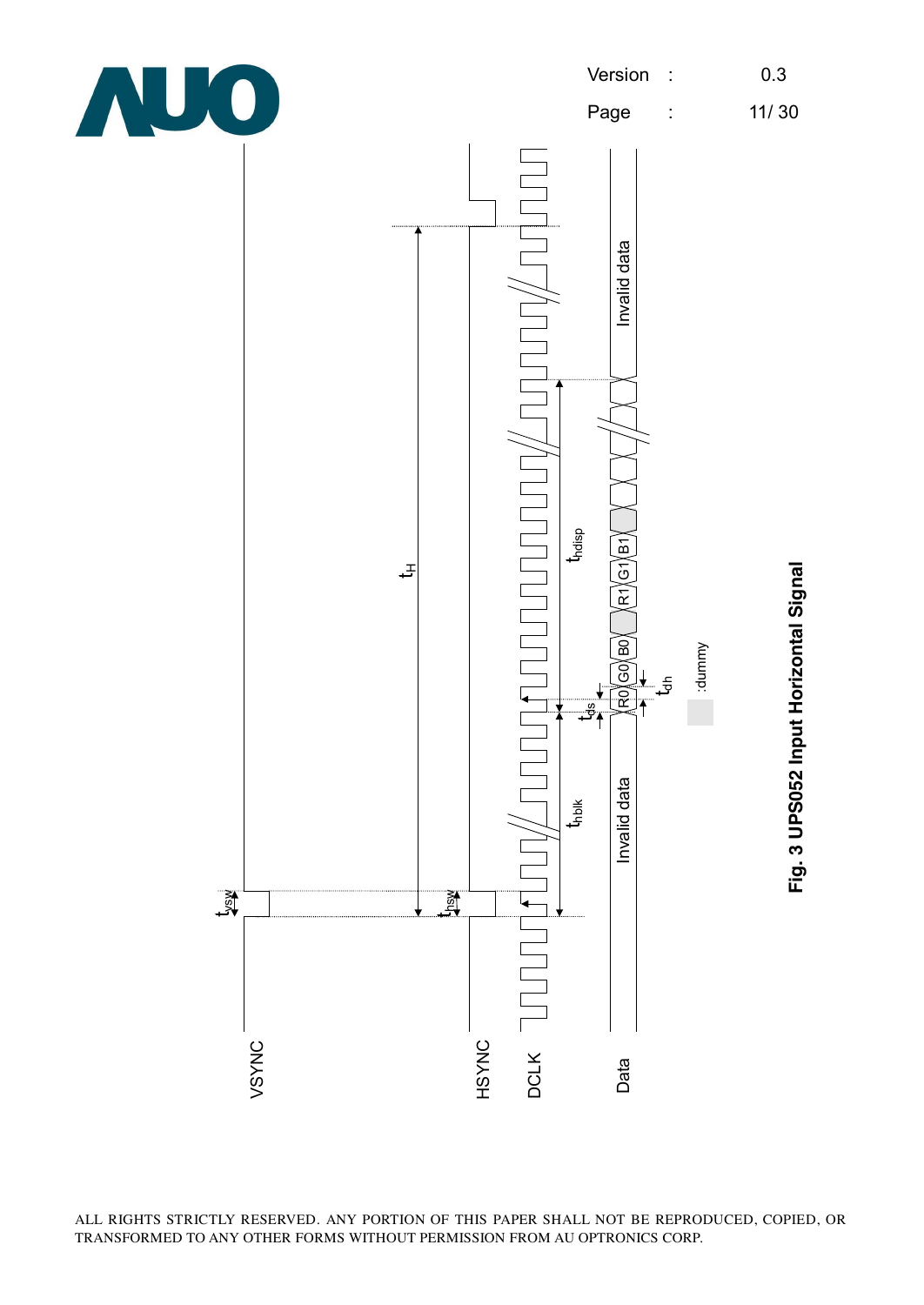



Fig.4 UPS052 Input Vertical Signal **Fig.4 UPS052 Input Vertical Signal**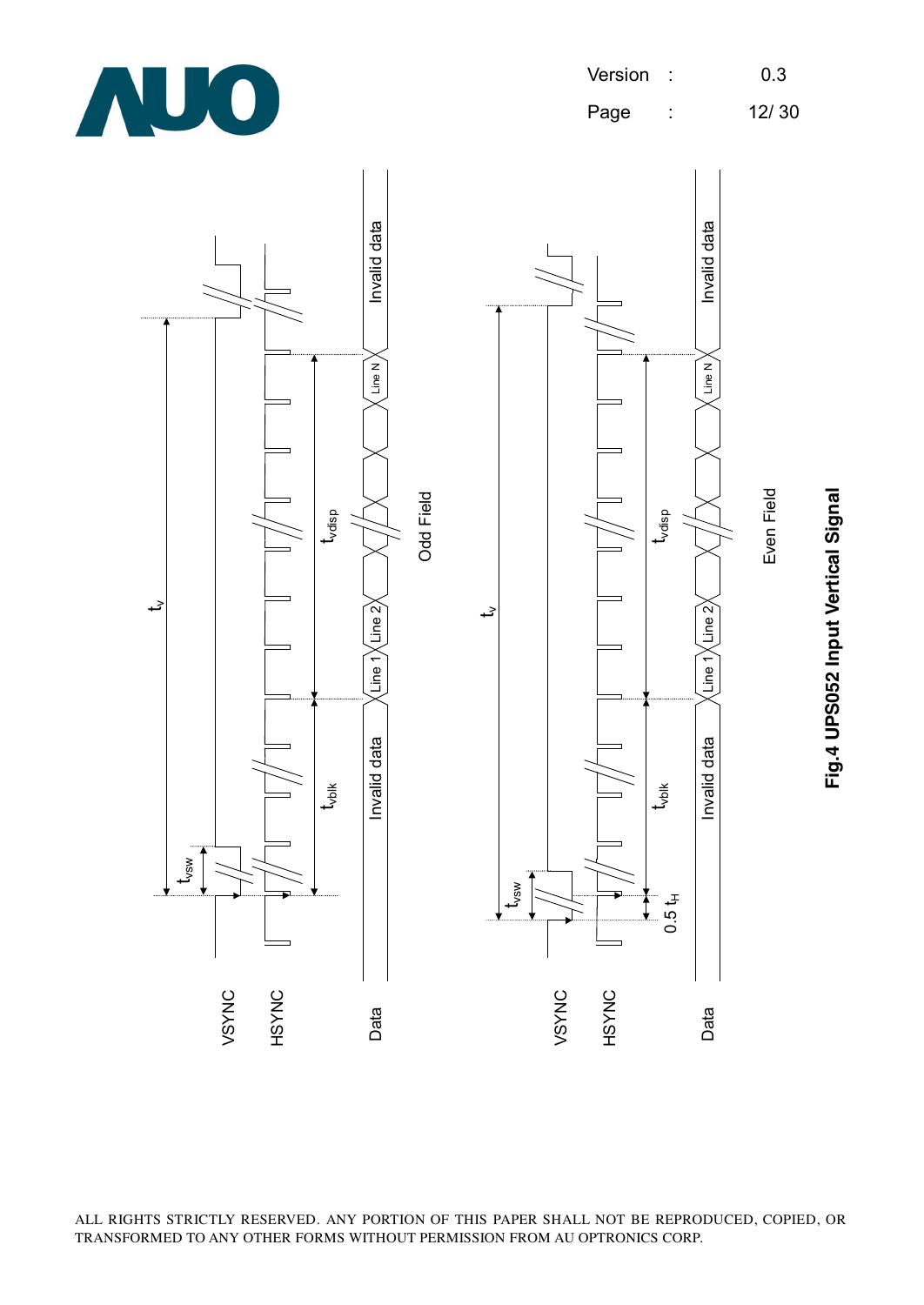

# 5. Serial Control Interface

# a. Input timing specifications (refer to Fig. 5)

| Parameter                    | Symbol                        | Min. | Typ. | Max. | Unit. | Remark |
|------------------------------|-------------------------------|------|------|------|-------|--------|
| Serial load input setup time | $t_{\rm s0}$                  | 150  |      |      | ns    |        |
| Serial load input hold time  | $t_{h0}$                      | 150  |      |      | ns    |        |
| Serial data input setup time | $t_{s1}$                      | 150  |      |      | ns    |        |
| Serial data input hold time  | $t_{h1}$                      | 150  |      |      | ns    |        |
| SCL pulse width              | $\mathfrak{r}_{\mathsf{w1L}}$ | 210  |      |      | ns    |        |
|                              | $\mathfrak{r}_{\text{w1H}}$   | 210  |      |      | ns    |        |
| CS pulse width               | $\mathfrak{r}_{\rm s0}$       |      |      |      | μS    |        |

# b. Serial setting map

| <b>No</b>      | <b>Test</b>     |                 |                 | <b>Register Address</b> |                 | Register Data<br>(Default setting) |                         |                |                        |                   |                    |                |                  |                      |                     |                    |
|----------------|-----------------|-----------------|-----------------|-------------------------|-----------------|------------------------------------|-------------------------|----------------|------------------------|-------------------|--------------------|----------------|------------------|----------------------|---------------------|--------------------|
|                | S <sub>15</sub> | S <sub>14</sub> | S <sub>13</sub> | S <sub>12</sub>         | S <sub>11</sub> | S <sub>10</sub>                    | S <sub>9</sub>          | S <sub>8</sub> | S7                     | S <sub>6</sub>    | S <sub>5</sub>     | S <sub>4</sub> | S <sub>3</sub>   | S <sub>2</sub>       | S <sub>1</sub>      | S <sub>0</sub>     |
| R <sub>0</sub> | 0               | $\times$        | $\times$        | $\times$                | 0               | 0                                  | $\Omega$                | $\mathbf 0$    | $\times$               | $\times$          | $\times$           | ×              | ×                |                      | VCOM_AC<br>(011)    |                    |
| R <sub>1</sub> | 0               | $\times$        | $\times$        | $\times$                | 0               | 0                                  | $\Omega$                | 1              | $\times$               | <b>FLK</b><br>(0) | VCOM_DC<br>(18h)   |                |                  |                      |                     |                    |
| R <sub>2</sub> | 0               | $\times$        | $\times$        | $\times$                | 0               | 0                                  | $\overline{\mathbf{A}}$ | $\Omega$       | $\times$               | $\times$          | ×                  | $\times$       |                  | <b>CONTRAST</b>      | (0100)              |                    |
| R <sub>3</sub> | 0               | $\times$        | $\times$        | $\times$                | 0               | 0                                  |                         | 1              | <b>BRIGHT</b><br>(40h) |                   |                    |                |                  |                      |                     |                    |
| R <sub>4</sub> | $\mathbf 0$     | $\times$        | $\times$        | $\times$                | 0               |                                    | $\Omega$                | $\Omega$       | $\times$               | $\times$          | <b>SEL</b><br>(00) |                |                  | NTSC/PAL<br>(10)     | <b>VDIR</b><br>(1)  | <b>HDIR</b><br>(1) |
| R <sub>5</sub> | 0               | $\times$        | $\times$        | $\times$                | 0               | 1                                  | $\Omega$                | 1              | $\times$               | <b>GRB</b><br>(1) | <b>PWMM</b><br>(1) |                | PWM_DUTY<br>(10) | SHDB2 SHDB1<br>(1)   | (1)                 | <b>STB</b><br>(0)  |
| R <sub>6</sub> | 0               | $\times$        | $\times$        | $\times$                | 0               | 1                                  |                         | $\Omega$       | $\times$               | $\times$          | $\times$           |                |                  | <b>VBLK</b><br>(15h) |                     |                    |
| R7             | 0               | $\times$        | $\times$        | $\times$                | 0               | 1                                  | 4                       | 1              | <b>HBLK</b><br>(1Eh)   |                   |                    |                |                  |                      |                     |                    |
| R <sub>8</sub> | 0               | $\times$        | ×               | $\times$                | 1               | 0                                  | $\Omega$                | $\Omega$       | $\times$               | $\times$          | $\times$           | $\times$       | $\times$         |                      | <b>PSL</b><br>(000) |                    |

× : Dummy bit

#### c. Description of Serial Control Operations

 Each serial command consists of 16 bits of data which is loaded one bit a time at the rising edge of serial clock SCL

 Command loading operation starts from the falling edge of CS and is completed at the next rising edge

 The serial control block is operational after power on reset, but commands are established by the VSYNC signal. If command is transferred multiple times for the same register, the last command before the VSYNC signal is valid. Please refer to Fig. 6.

If less than 16 bits of SCL are input while CS is low, the transferred data is ignored.

 If 16 bits or more of SCL are input while CS is low, the first 16 bits of transferred data before the rising edge of CS pulse are valid data.

 Serial block operates with the SCL clock and serial data can be accepted in the power save mode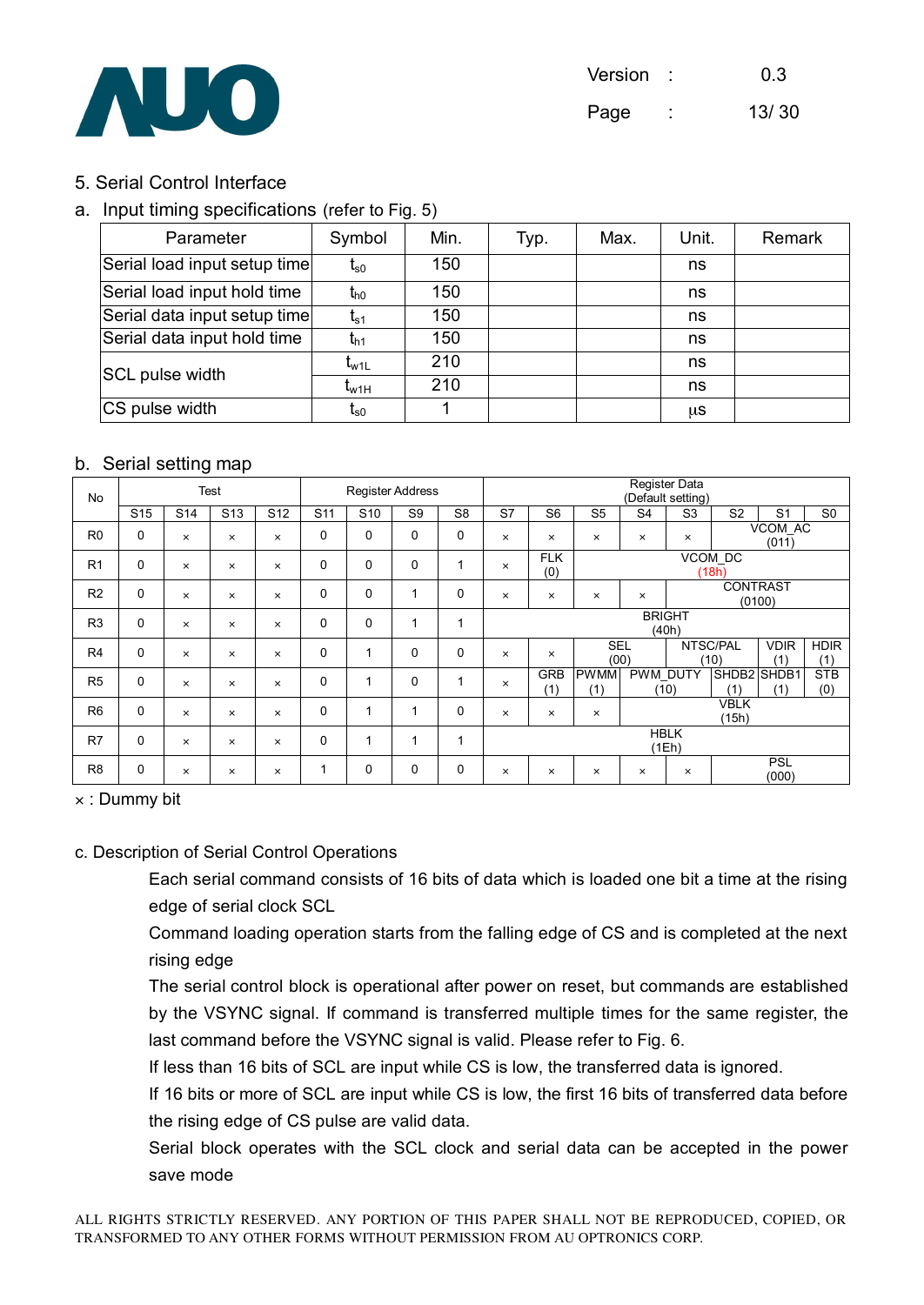

| Version |                     | 0.3   |
|---------|---------------------|-------|
| Page    | ٠<br>$\blacksquare$ | 14/30 |

- d. Description of serial control data
	- (1) VCOM\_AC: Common voltage AC level selection; 3 bit setting, 0.2V / LSB (deviation  $\pm 4\%$ )

| $(MSB - LSB)$ | <b>VCOM AC LEVEL</b> | <b>UNIT</b> |
|---------------|----------------------|-------------|
| 000           | 5.0                  |             |
| 001           | 5.2                  |             |
| 010           | 5.4                  |             |
| 011           | 5.6 (Default)        |             |
| 100           | 5.8                  |             |
| 101           | 6.0                  |             |
| 110           | 6.2                  |             |
| 111           | 6 4                  |             |



(2) VCOM\_DC : Common voltage DC level selection; 6 bit setting, 27.8mV / LSB

| $(MSB - LSB)$ | VCOM AC LEVEL | UNIT |
|---------------|---------------|------|
| ∩∩h           | 1 75          |      |
| 18h           | 1.08(Default) |      |
| 3Fh           |               |      |

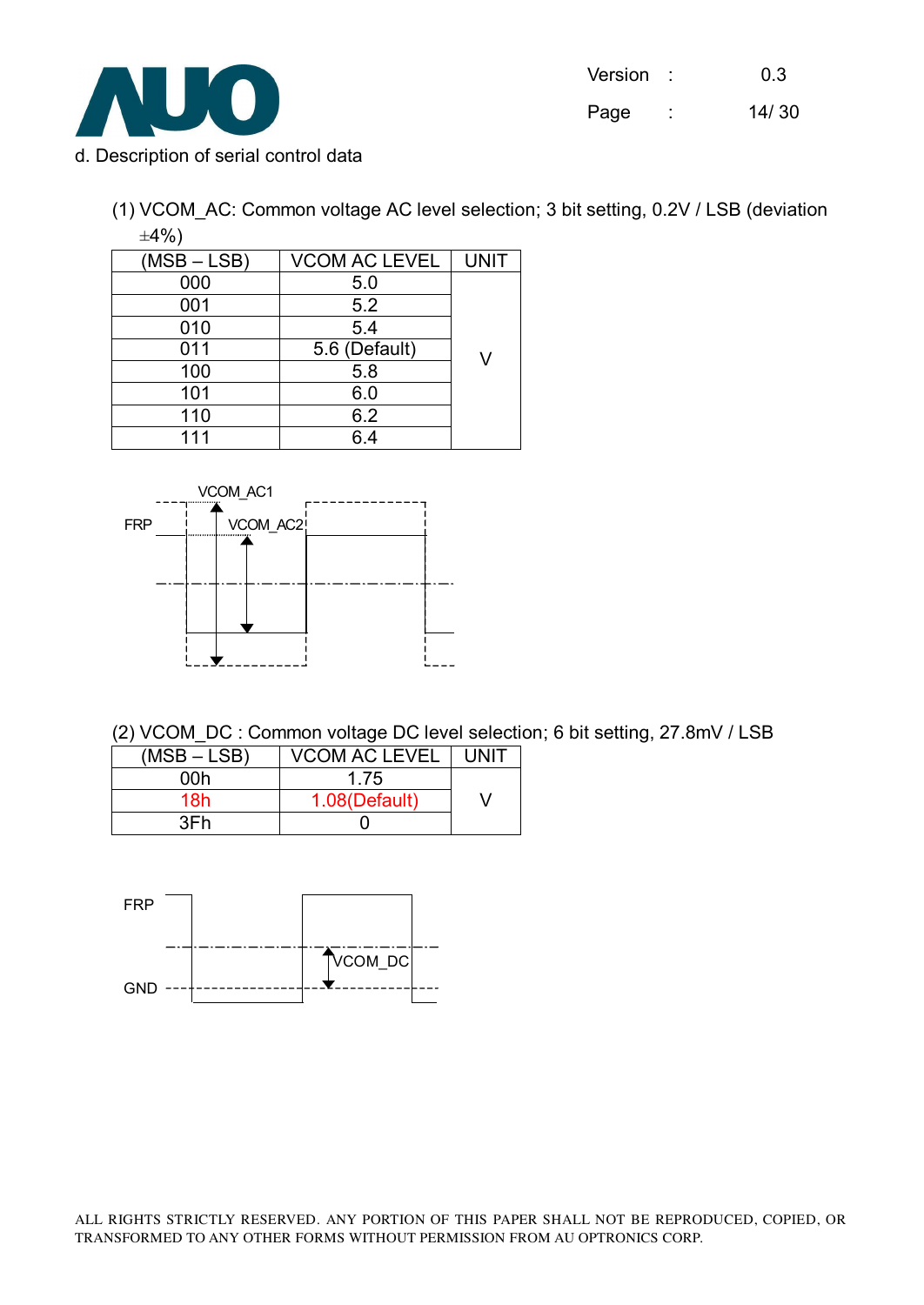

| Version | 0.3 |
|---------|-----|
|         |     |

Page : 15/ 30

#### (3) FLK : flicker pattern output

| FLK | Function                   |
|-----|----------------------------|
|     | Normal operation (Default) |
|     | Flicker patttern output    |



# (4) CONTRAST : RGB contrast level setting; 4-bit setting

| (MSB-LSB) | <b>Function</b>  |
|-----------|------------------|
| 0000      | lLow contrast    |
| 0100      | Center (Default) |
| 1111      | High contrast    |

# (5) BRIGHTNESS : RGB bright level setting; 8-bit setting

| (MSB-LSB) | <b>Function</b>  |
|-----------|------------------|
| 00h       | Dark             |
| 40h       | Center (Default) |
| FFh       | <b>Bright</b>    |

#### (6) HDIR : Horizontal scan direction setting

| <b>HDIR</b> | Function                     |
|-------------|------------------------------|
|             | Right-to-left scan           |
|             | Left-to-right scan (Default) |

#### (7) VDIR : Vertical scan direction setting

| VDIR | Function                  |
|------|---------------------------|
|      | Down-to-up scan           |
|      | Up-to-down scan (Default) |

#### (8) NTSC/PAL : NTSC or PAL mode selection (for UPS052 input timing)

| (MSB-LSB) | Function                      |  |
|-----------|-------------------------------|--|
| იი        | <b>PAL</b> mode               |  |
| በ1        | <b>INTSC</b> mode             |  |
| 10        | Auto-detection mode (Default) |  |
| 11        |                               |  |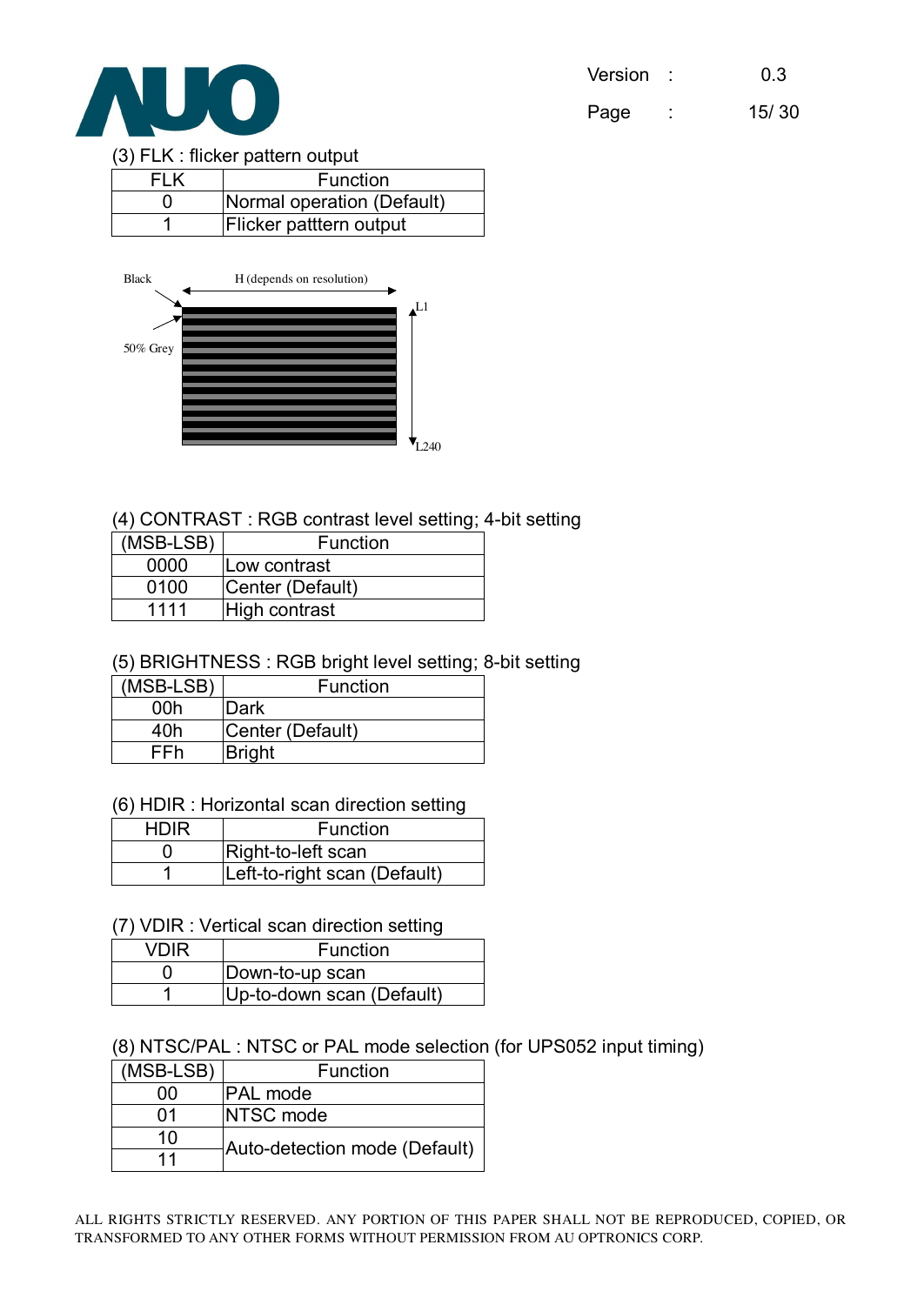

(9) SEL : Input data timing format selection; please refer to AC timing section for detail specifications.

| (MSB-LSB) | <b>Input Timing Format</b> |  |  |  |  |
|-----------|----------------------------|--|--|--|--|
| იი        | UPS051 (Default)           |  |  |  |  |
| በ1        | UPS052: 320x240            |  |  |  |  |
| 10        | lUPS052: 352x240           |  |  |  |  |
| 11        | lUPS052: 360x240           |  |  |  |  |

(10) STB : Standby ( power saving ) mode setting

| STR | Function               |
|-----|------------------------|
|     | Standby mode (Default) |
|     | Normal operation       |

# (11) SHDB1: Shut-down of the power boost converter for LED backlight unit

| SHDB1 | Function                                                                           |
|-------|------------------------------------------------------------------------------------|
|       | The LED power converter is off                                                     |
|       | The LED power converter is controlled by build-in on/off sequence<br>$ $ (Default) |

# (12) SHDB2: Shut-down for VGH/VGL charge pump

| SHDB <sub>2</sub> | Function                                                                           |
|-------------------|------------------------------------------------------------------------------------|
|                   | The VGH/VGL charge pump is off                                                     |
|                   | The VGH/VGL charge pump is controlled by build-in on/off sequence<br>$ $ (Default) |

# (13) PWM\_DUTY: PWM duty cycle selection for LED backlight power converter ( valid when  $PWMM = 0$ )

| (MSB-LSB) | PWM duty cycle |
|-----------|----------------|
| იი        | 50%            |
| በ1        | 60%            |
| 10        | 65% (Default)  |
| 11        | 70%            |

#### (14) PWMM: PWM mode selection

| <b>PWMM</b> | Function                                |
|-------------|-----------------------------------------|
|             | Mode 0: fixed duty cycle                |
|             | Mode 1: increasing duty cycle (Default) |

#### (15) GRB: Register reset setting

| GRB | Function                              |  |
|-----|---------------------------------------|--|
|     | Reset all registers to default values |  |
|     | Normal operation (Default)            |  |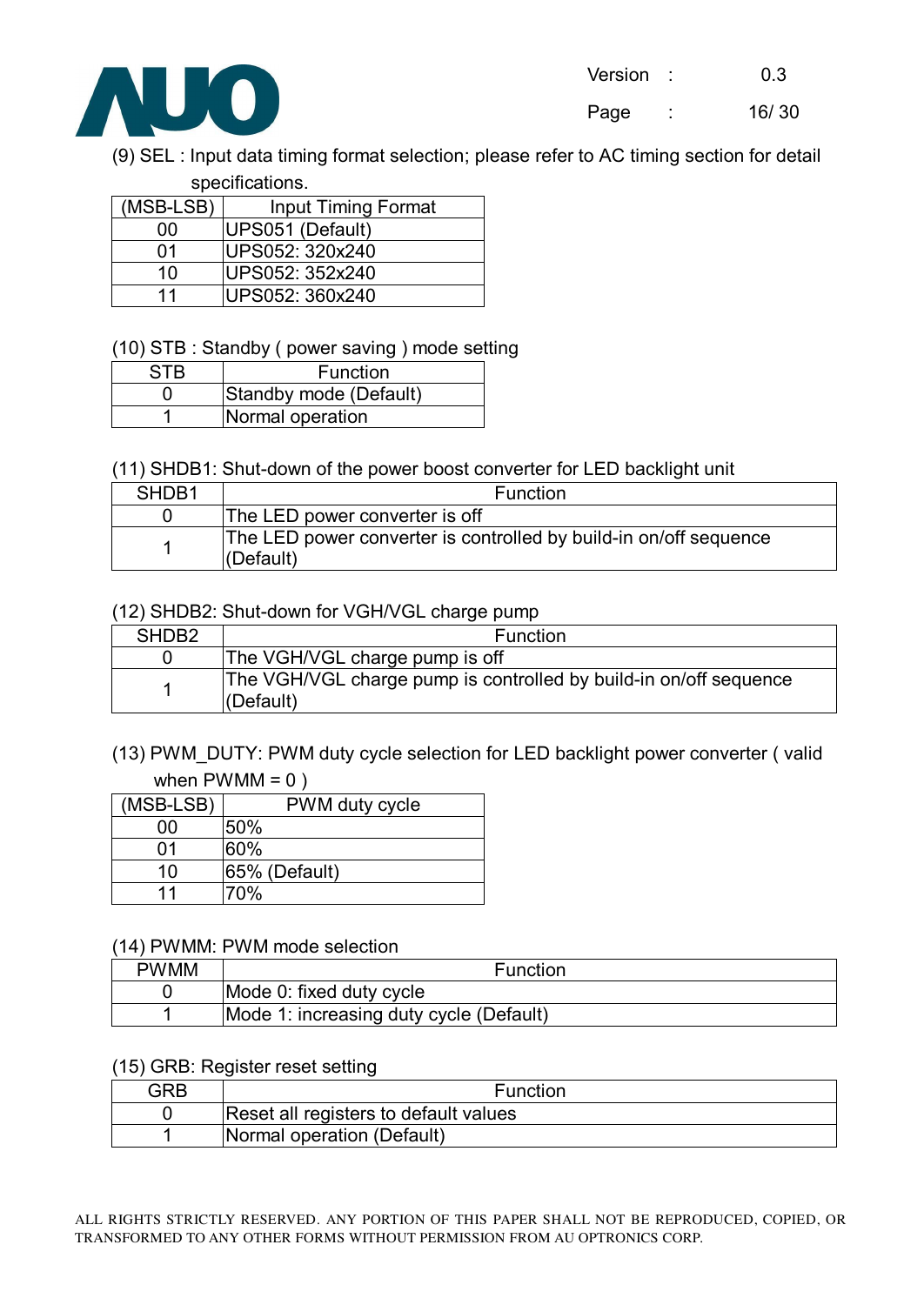

# (16) VBLK: Vertical blanking setting for UPS051; 5-bit setting, 1 line/LSB

| (MSB-LSB) | V-blanking $t_{\text{vblk}}$ |      |
|-----------|------------------------------|------|
| ∩∩h       |                              |      |
| 15h       | 21 (Default)                 | line |
| 1Fh       |                              |      |

# (17) HBLK: Horizontal blanking setting for UPS051; 8-bit setting, 1 DCLK/LSB

| (MSB-LSB) | H-blanking thblk | LINI"       |
|-----------|------------------|-------------|
| 00h       |                  |             |
| 1Fh       | 30 (Default)     | <b>DCLK</b> |
| FFh       | 255              |             |

# (18) PSL : Panel resolution selection

| (MSB-LSB) | Function                                                 |
|-----------|----------------------------------------------------------|
| 0XX       | Controlled by driver IC input pins: PSL0, PSL1 (Default) |
| 100       | $ 502 * 240$ (dots)                                      |
| 101       | 640 * 240 (dots)                                         |
| 110       | 720 * 240 (dots)                                         |
| 111       | 960 * 240 (dots)                                         |

Note : "X" is "0" or "1"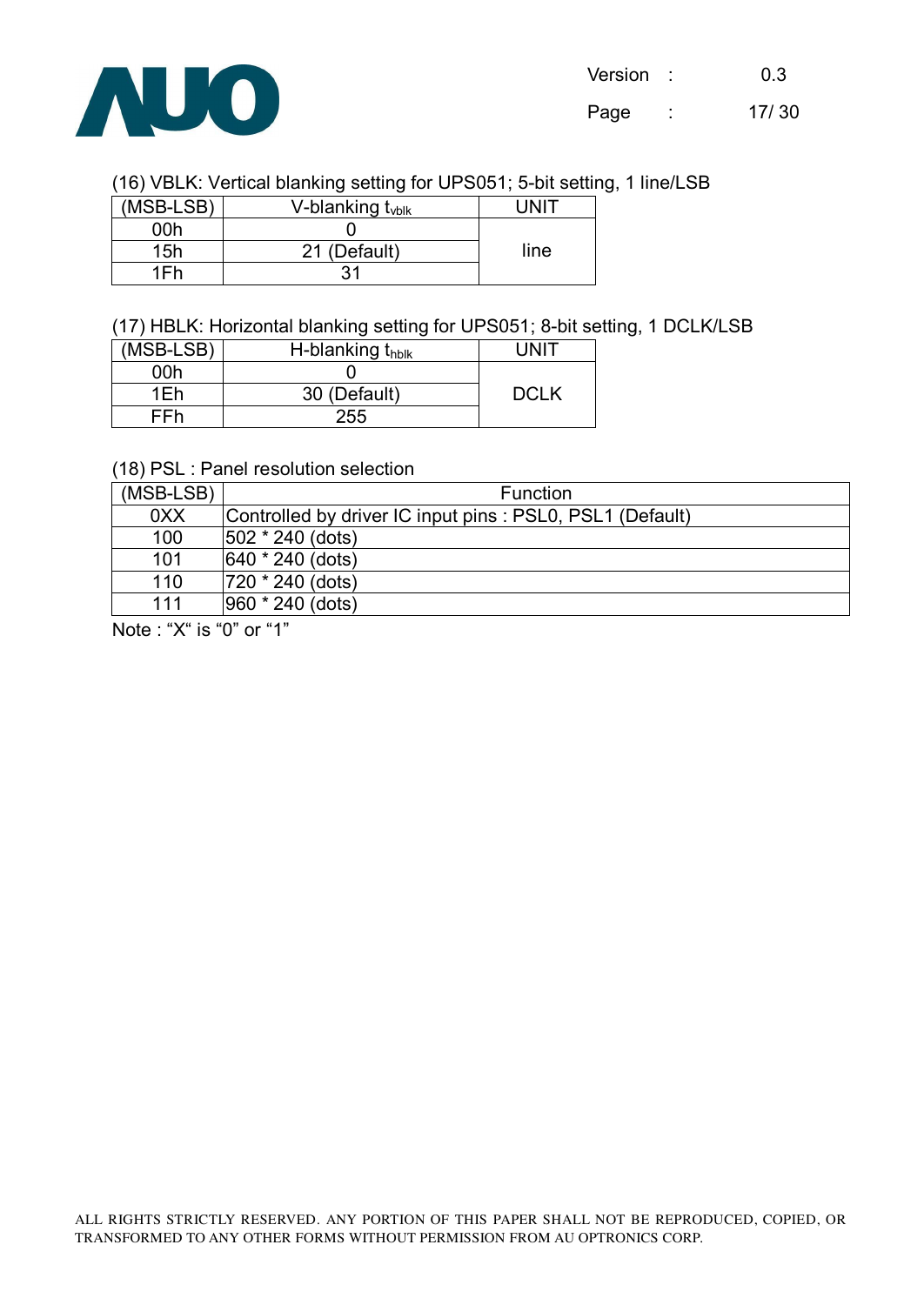

Page : 18/ 30

**Fig. 5 Serial Control Timing**

Fig. 5 Serial Control Timing

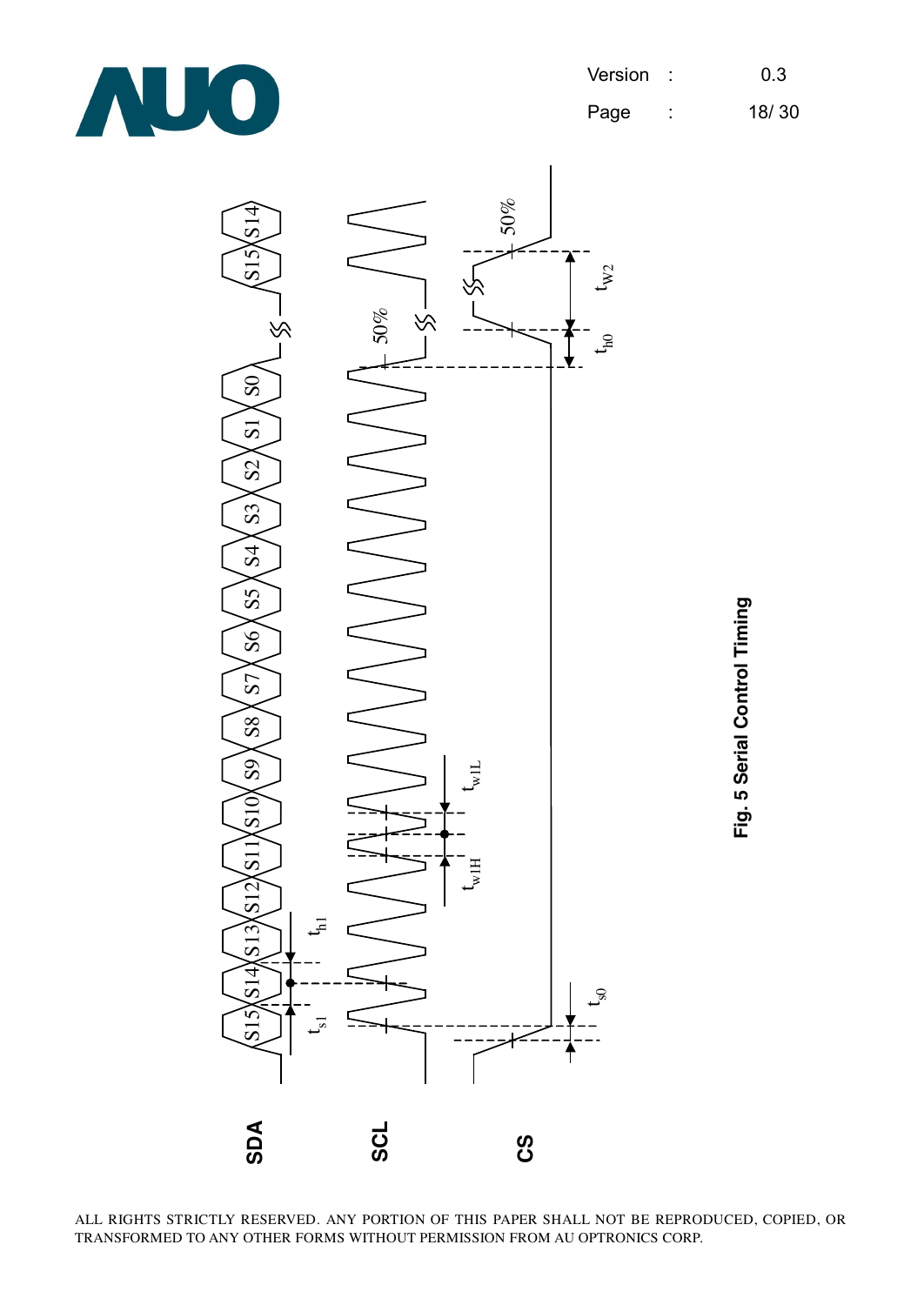

Version : 0.3 Page : 19/ 30



**Fig. 6 Example of Serial Command Operation**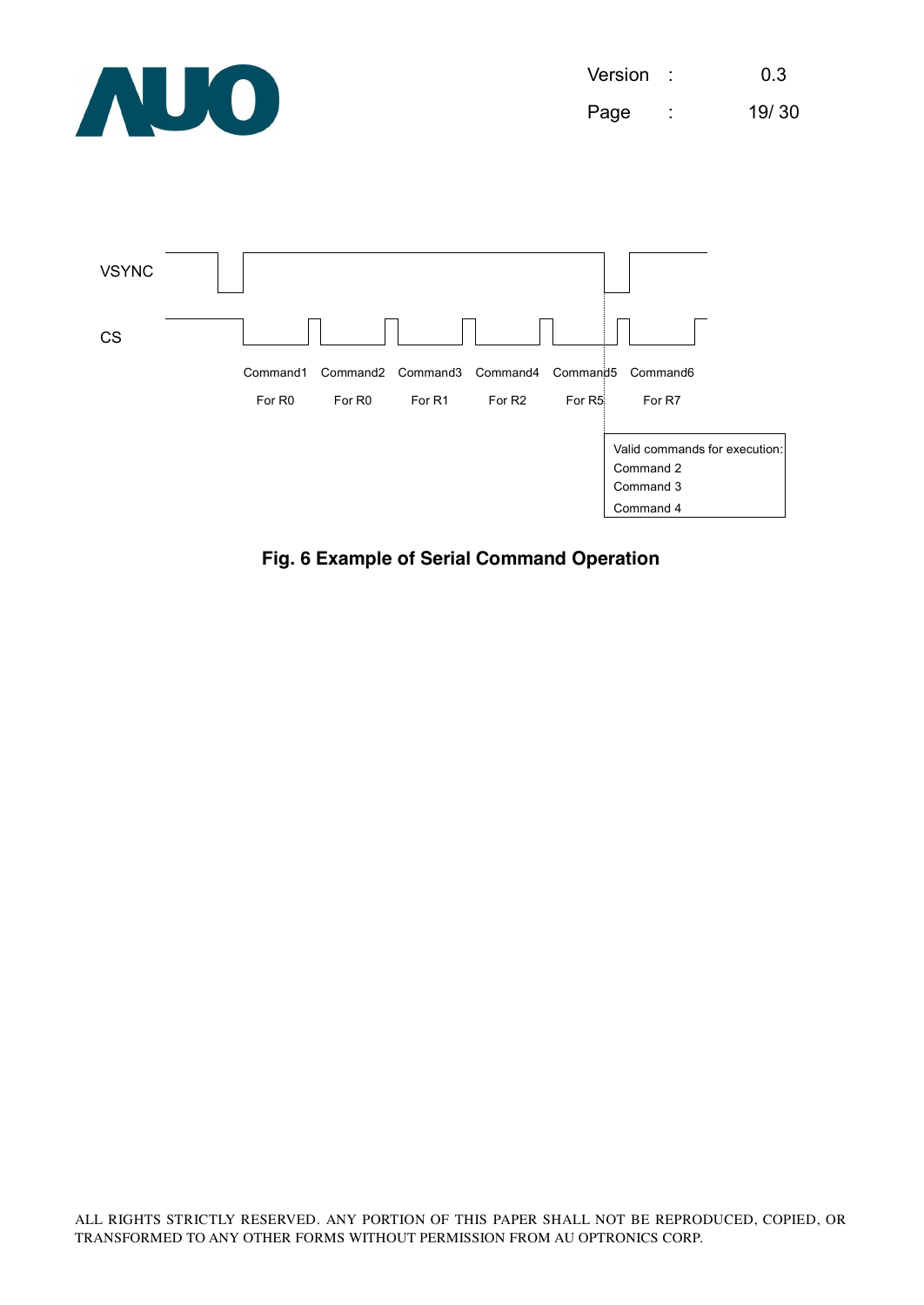

Page : 20/ 30

# **C. Optical specifications (Note 1,Note 2, Note 3 )**

| Item                                     | <b>Symbol</b> | <b>Condition</b>              | Min.                     | Typ.                     | Max.     | Unit | Remark   |
|------------------------------------------|---------------|-------------------------------|--------------------------|--------------------------|----------|------|----------|
| Response time                            |               |                               |                          |                          |          |      |          |
| <b>Rise</b>                              | Tr<br>Τf      | $\theta = 0^{\circ}$          | $\overline{\phantom{a}}$ | 15<br>20                 | 25<br>30 | ms   | Note 4   |
| Fall                                     |               |                               |                          |                          |          | ms   |          |
| Contrast ratio                           | CR            | At optimized<br>viewing angle | 120                      | 200                      |          |      | Note 5,6 |
| Viewing angle                            |               |                               |                          |                          |          |      |          |
| Top                                      |               |                               | 10                       |                          |          |      |          |
| <b>Bottom</b>                            |               | $CR \ge 10$                   | 30                       |                          |          | deg. | Note 7   |
| Left                                     |               |                               | 40                       |                          |          |      |          |
| <b>Right</b>                             |               |                               | 40                       | $\overline{\phantom{0}}$ |          |      |          |
| <b>Brightness</b>                        | $Y_L$         | $\theta = 0^{\circ}$          | 200                      | 240                      |          | nits | Note 8   |
| White chromaticity                       | X             | $\theta = 0^{\circ}$          | 0.27                     | 0.31                     | 0.35     |      |          |
|                                          | y             | $\theta = 0^{\circ}$          | 0.29                     | 0.35                     | 0.40     |      |          |
| <b>Backlight Luminance</b><br>Uniformity |               |                               | 60                       |                          |          | $\%$ |          |

# Note 1. Ambient temperature =25℃. And backlight current I<sub>L</sub>=20 mA

- Note 2. To be measured in the dark room.
- Note 3. To be measured on the center area of panel with a field angle of 1°by Topcon luminance meter BM-7, after 10 minutes operation,



Note 4. Definition of response time: The output signals of photo detector

distance: 450±50mm.

are measured when the input signals are changed from "black" to "white"(falling time) and from "white" to "black"(rising time), respectively.

The response time is defined as the time interval between the 10% and 90% of amplitudes. Refer to figure as below.

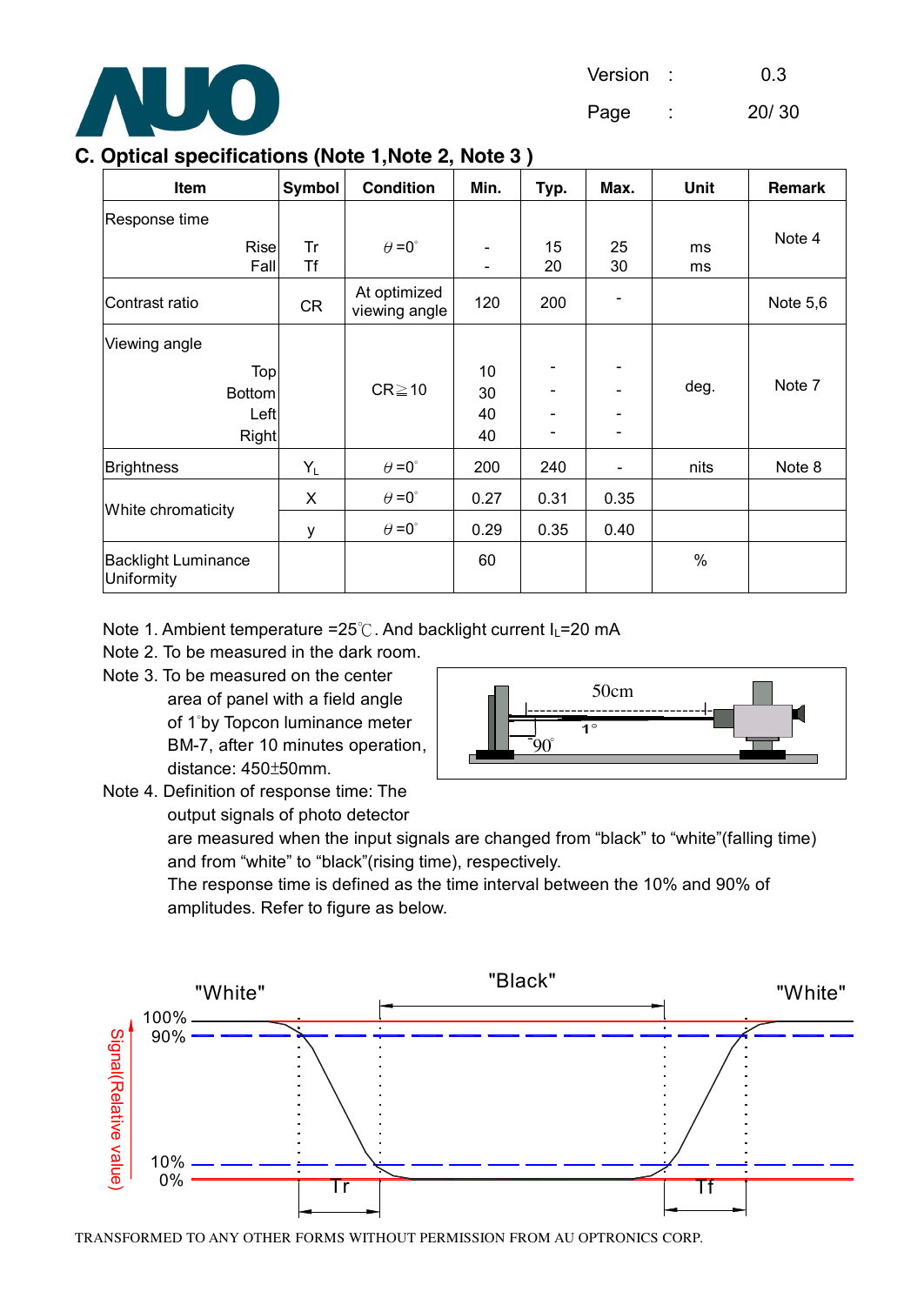

Note 5. Definition of contrast ratio:

Contrast ratio is calculated with the following formula.

Photo detector output when LCD is at "White" state Contrast ratio (CR)= -

Photo detector output when LCD is at "Black" state

Note 6. White  $Vi=V_{150} \pm 1.5V$ 

Black Vi=V<sub>i50</sub>  $\overline{+}$  2.0V

"±" Means that the analog input signal swings in phase with COM signal.

" $\overline{+}$ " Means that the analog input signal swings out of phase with COM signal.

 $V_{150}$ : The analog input voltage when transmission is 50%

The 100% transmission is defined as the transmission of LCD panel when all the input terminals of module are electrically opened.



Note 7. Definition of viewing angle:



Note 8. Measured at the center area of the panel when all the input terminals of LCD panel are electrically opened.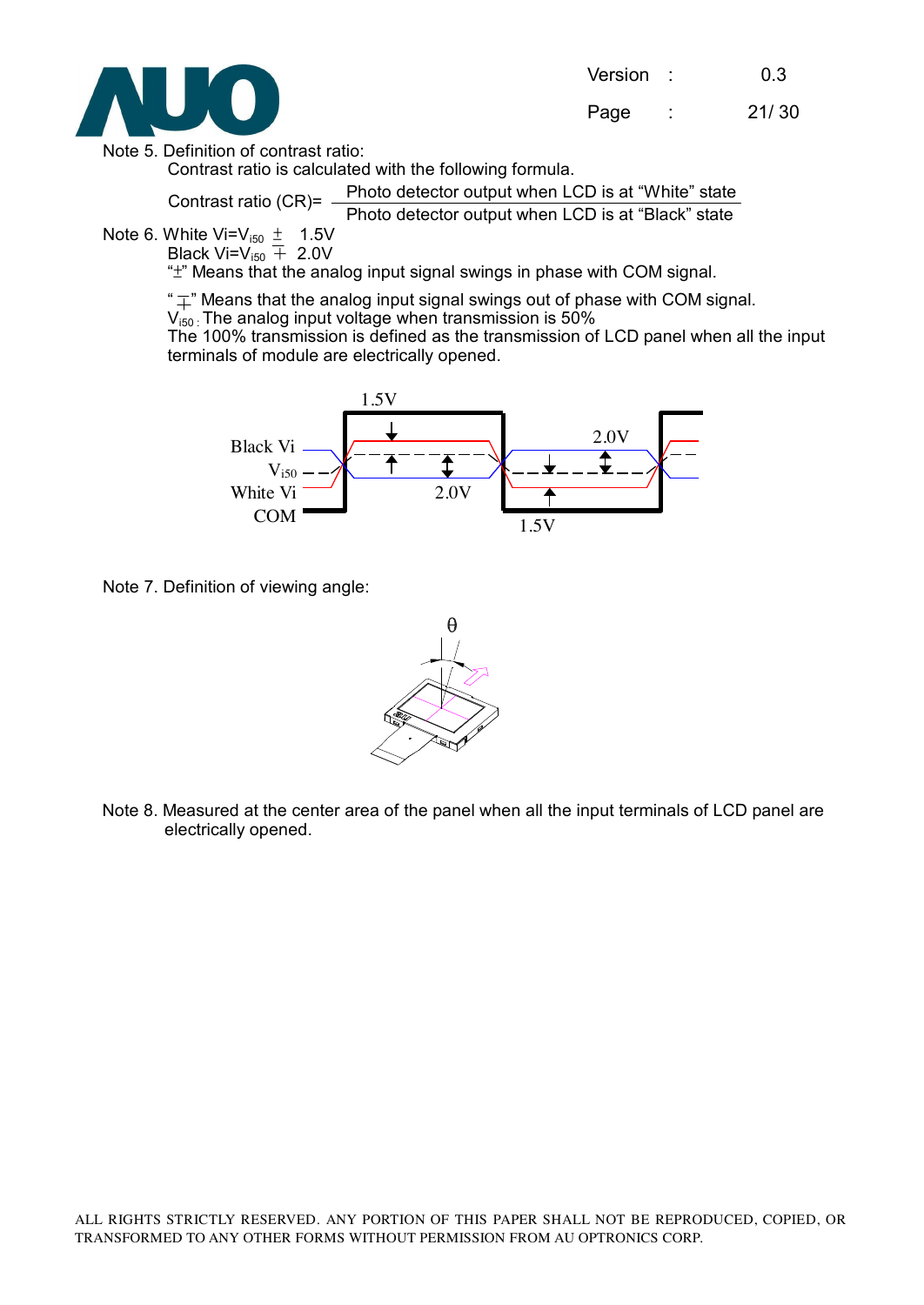

Version : 0.3 Page : 22/ 30

# **D. Reliability test items:**

| No.            | <b>Test items</b>                  | <b>Conditions</b>                                                                                                                                       | <b>Remark</b>                                        |
|----------------|------------------------------------|---------------------------------------------------------------------------------------------------------------------------------------------------------|------------------------------------------------------|
| 1              | High temperature storage           | Ta= $80^{\circ}$ C<br>240Hrs                                                                                                                            |                                                      |
| $\overline{2}$ | Low temperature storage            | 240Hrs<br>Ta= -25℃                                                                                                                                      |                                                      |
| 3              | High temperature operation         | Ta= 60℃<br>240Hrs                                                                                                                                       |                                                      |
| 4              | Low temperature operation          | Ta= 0 $^{\circ}\mathrm{C}$<br>240Hrs                                                                                                                    |                                                      |
| 5              | High temperature and high humidity | Ta= 60℃. 90% RH<br>240Hrs                                                                                                                               | Operation                                            |
| 6              | Heat shock                         | -25℃~80℃/50 cycle 2Hrs/cycle                                                                                                                            | Non-operation                                        |
| $\overline{7}$ | Electrostatic discharge            | $\pm 200V, 200pF(0\Omega)$ , once for each terminal                                                                                                     | Non-operation                                        |
| 8              | Vibration                          | $: 10 - 55$ Hz<br>Frequency range<br><b>Stoke</b><br>: 1.5mm<br>: 10~55Hz~10Hz<br>Sweep<br>2 hours for each direction of X, Y, Z<br>(6 hours for total) | Non-operation<br>JIS C7021,<br>$A-10$<br>condition A |
| 9              | Mechanical shock                   | 100G. 6ms, ±X, ±Y, ±Z<br>3 times for each direction                                                                                                     | Non-operation<br>JIS C7021,<br>$A-7$<br>condition C  |
| 10             | Vibration (with carton)            | Random vibration:<br>$0.015G^2$ /Hz from 5~200Hz<br>-6dB/Octave from 200~500Hz                                                                          | IEC 68-34                                            |
| 11             | Drop (with carton)                 | Height: 60cm<br>1 corner, 3 edges, 6 surfaces                                                                                                           |                                                      |
|                |                                    |                                                                                                                                                         |                                                      |
|                |                                    |                                                                                                                                                         |                                                      |
|                |                                    |                                                                                                                                                         |                                                      |

Note: Ta: Ambient temperature.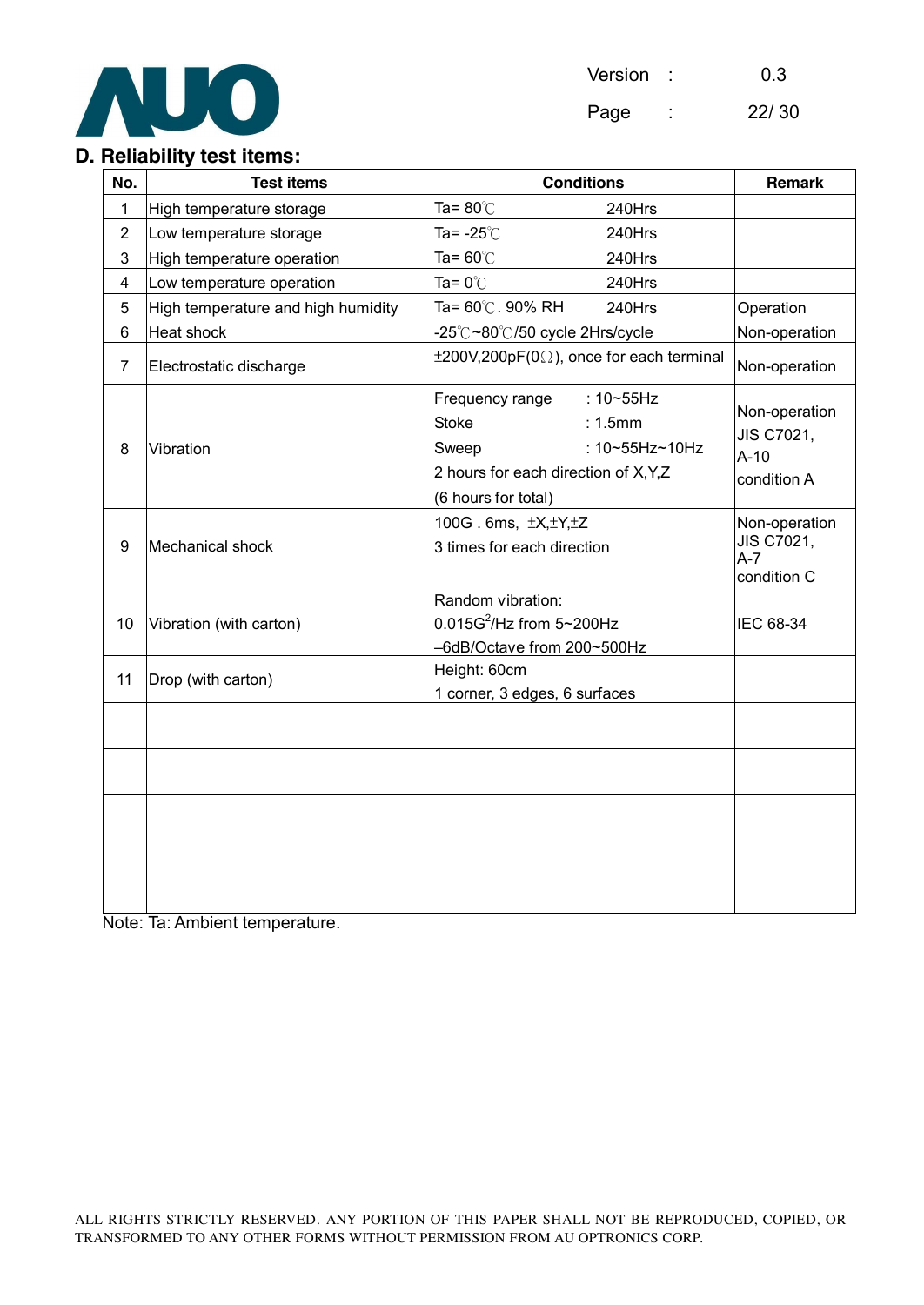

| Version | 0.3   |
|---------|-------|
| Page    | 23/30 |



**Fig.7 Outline dimension of TFT-LCD module** Fig.7 Outline dimension of TFT-LCD module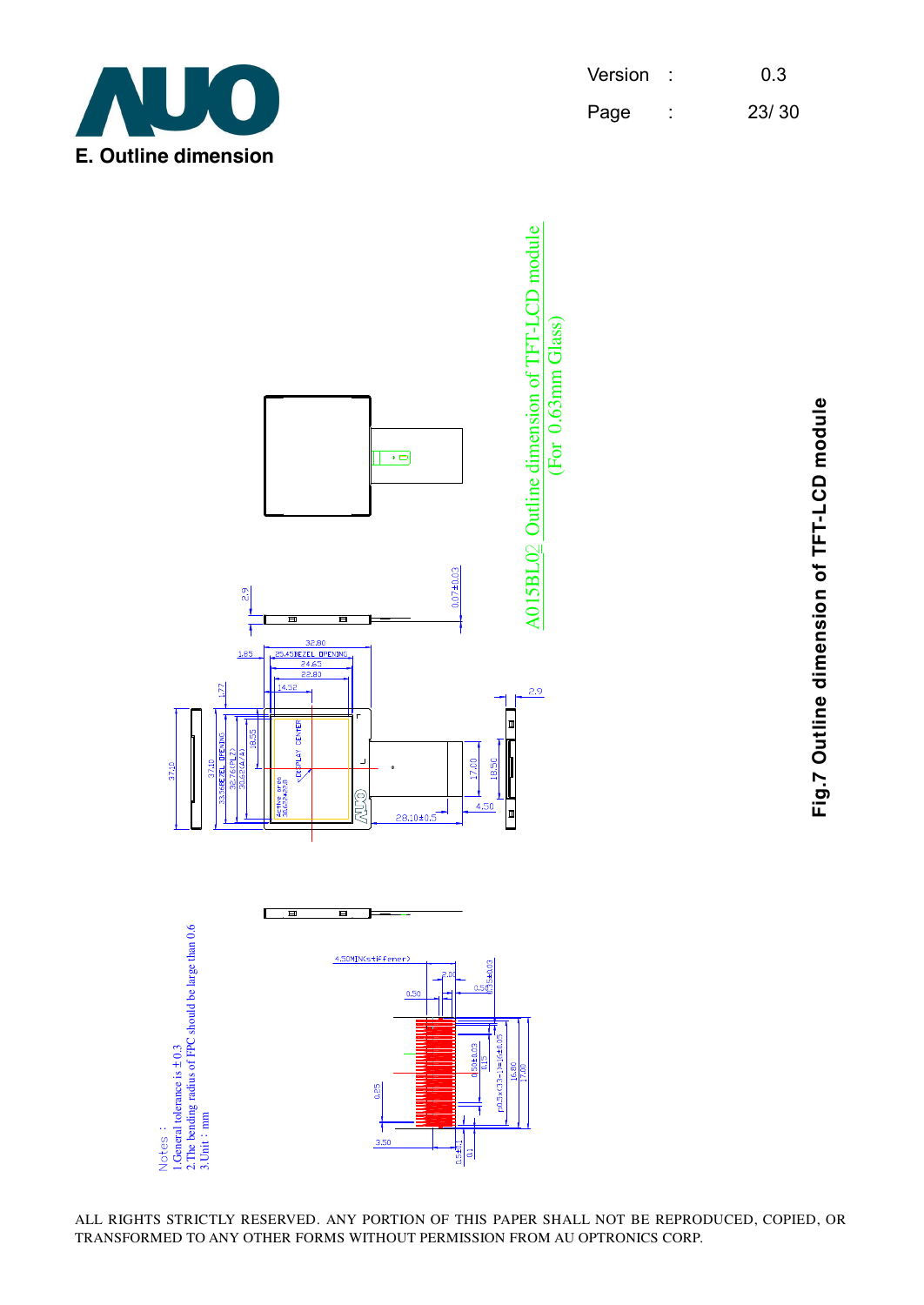

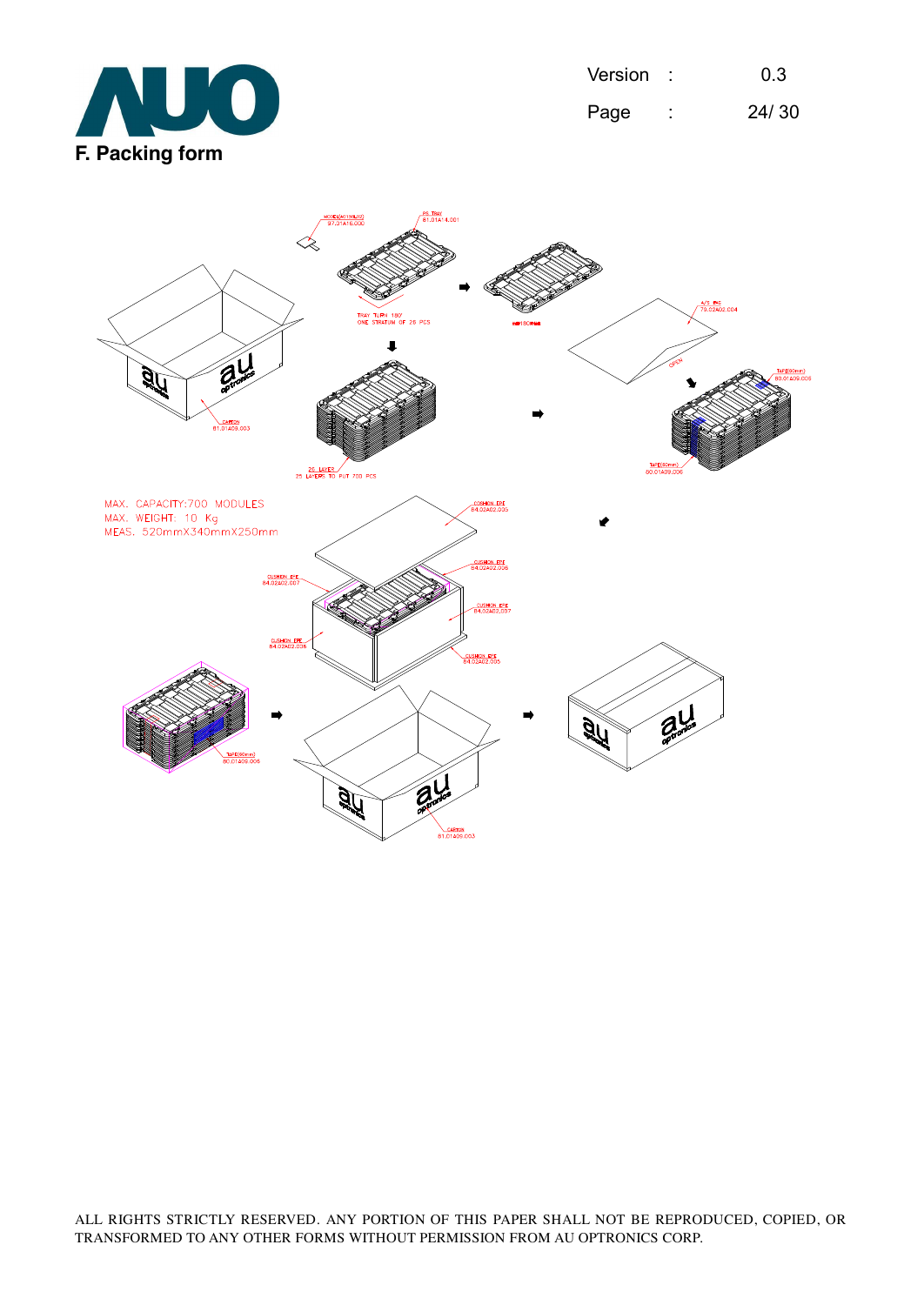

This LTPS TFT LCD module is designed for digital still camera application. A COG type LCD driver IC is integrated within this module, makes it much easier to design and cost-effective. The main features of integrated driver are:

 Accepting digital serial R, G, B 8-bit signal, fewer adjustment, fewer design effort, and lower power consumption compared to other analog LTPS solution. Integrated timing controller for UPS051 and UPS052 input timing formats. For UPS052 input timing, the input signal is always the same for different panel resolution.

 Integrated LED power converter controller, DC-DC charge pump, and Vcom driver. A design requires less peripheral components and reduces the total system cost.

# 1. Input Data Timing

Two kinds of input timing format are supported: UPS051 and UPS052. In UPS051 input format, the conversion of image data to display dots is controled by the user. In UPS052 input format, the mapping of incoming data to display dots is take cared by built in scaling function of driver IC.

For UPS051 timing, the module accpet one dot video data at the rising edge of DCLK, and display them one dot by one dot. Therefore the input data timing is different according to different panel resolutions and scan directions. Refer to the AC Timing of UPS051 part, you can use the typ. value for a typical case, or you can use the min. value to lower down the power consumption and EMI.

Because of delta color filter arrangement, the RGB data sequence for even and odd lines are different based on scan direction. For the definition of even and odd lines, see Fig. 8.



#### Fig 8. UPS051 even and odd lines definition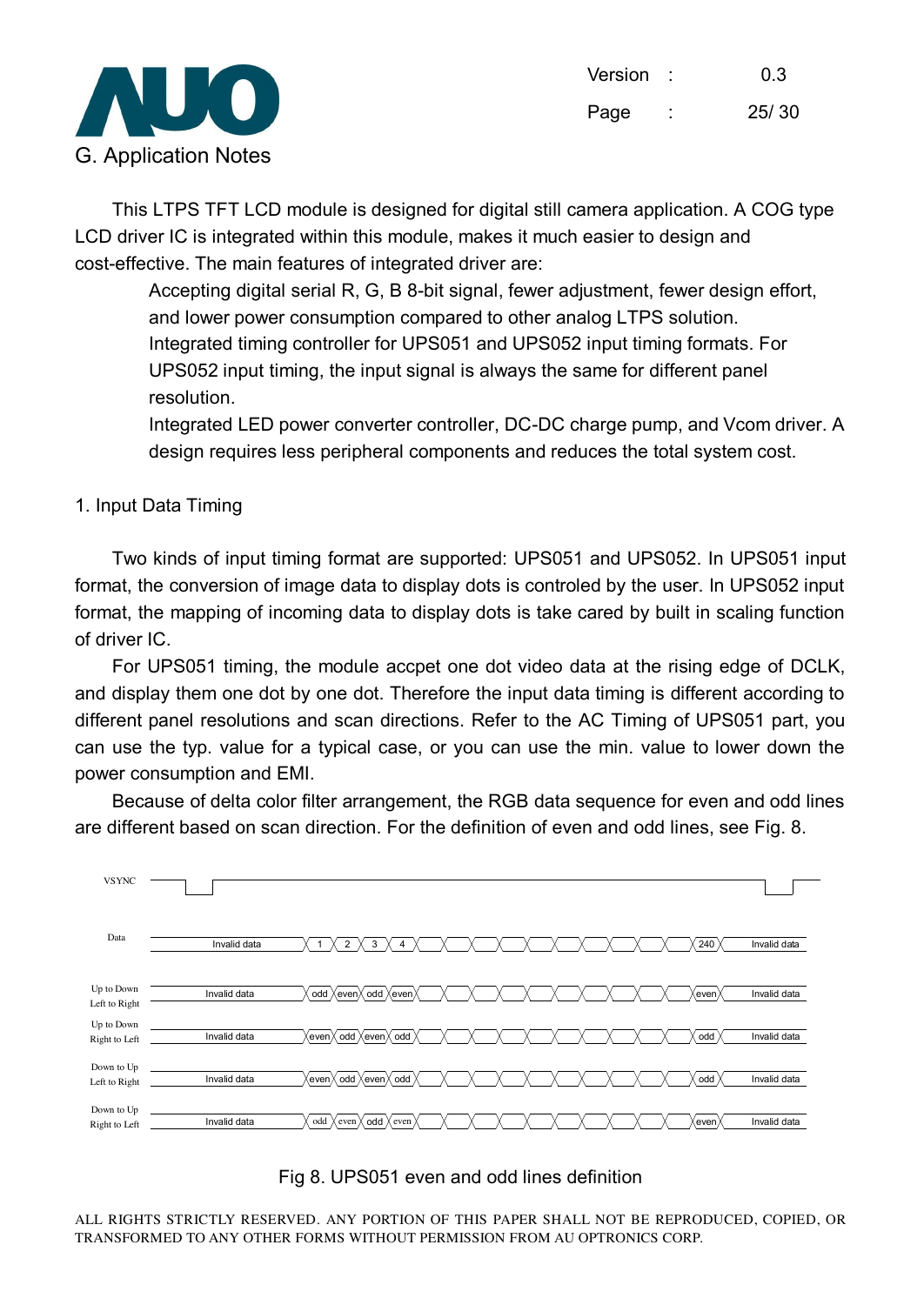

# For the RGB sequence, see Fig. 9.



For the color filter arrangement, see Fig. 10.



Fig. 10 Color filter arrangement

For UPS052 timing, there are three input RGB data modes to choose from: 320xRGB, 352xRGB, and 360xRGB. Input data is processed and mapped to display dots by integrated driver IC according to panel resolution and scan direction settings. UPS052 input format saves the effort of data scaling for users and keeps a consistent interface for different display resolutions, in the cost of higher input data rate and less image processing elasticity. An additional NTSC/PAL auto-detection function is provided for UPS052 input format. When the function is active, the HSYNC and VSYNC inputs are monitored. If there are more than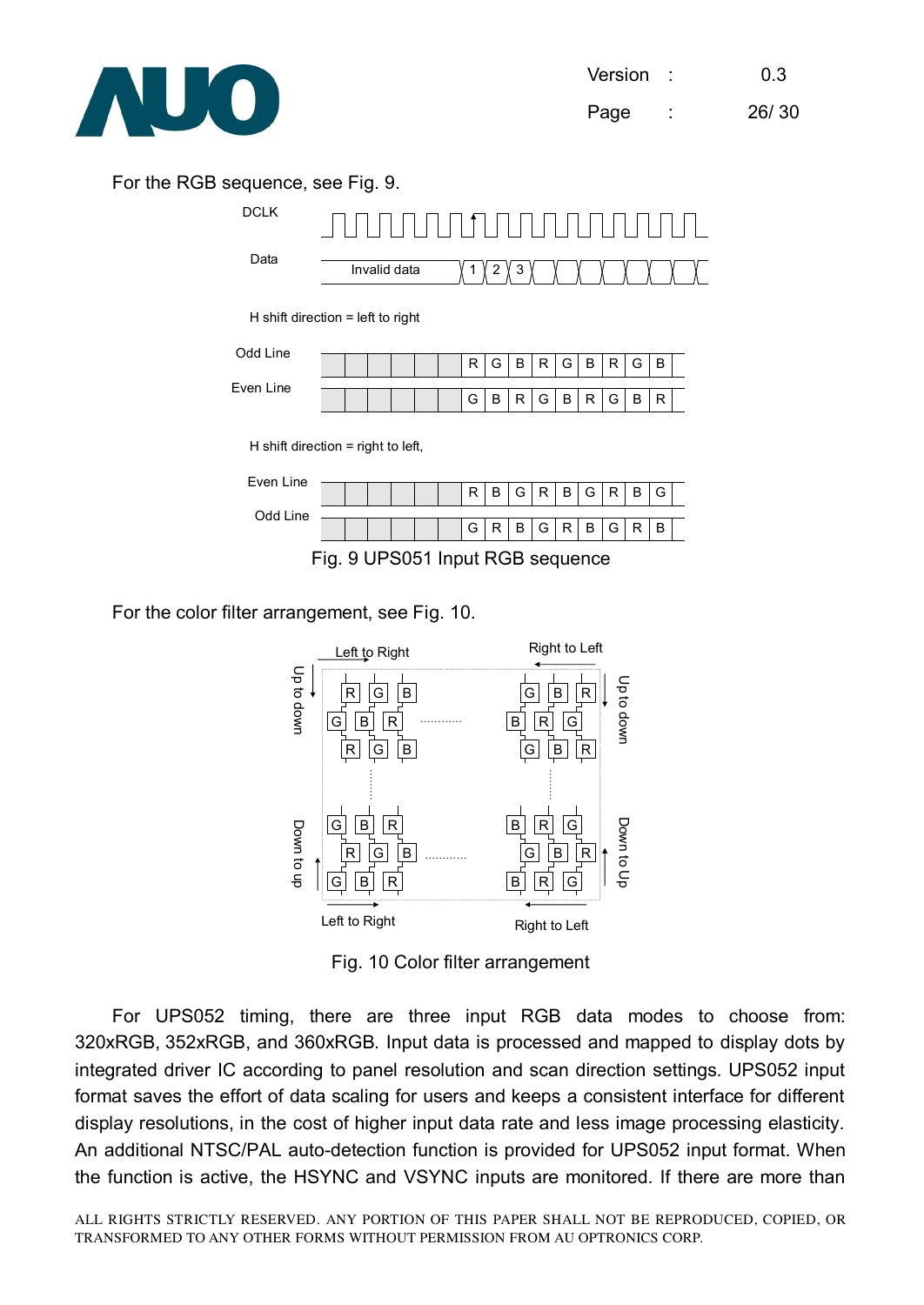

288 HSYNC in a VSYNC period, it is detected as the PAL mode (288 active lines). On the other hand, if there are less than 288 HSYNC in a VSYNC period, it is asserted as the NTSC mode (240 active lines). Please refer to the serial control setting for more details.

For vertical input timing, both UPS051 and UPS052 accept odd / even field switching or single field only input. For detail timing spec., please refer to Fig 2 and Fig 4.

# 2. Typical Application Circuit

The integrated driver IC provides build-in LED booster controller, DC-DC charge pump, and Vcom driver. See Fig. 11 for the application circuit.



**Fig.11 Typical Application Circuit** 

A single 3.3V power supply (VCC) is required to provide driver IC power and generate all necessary voltages for LCD related circuits.

According to Fig. 11, the L100, Q100, D100,and C103 together form the LED boost converter. The converter with 0.6V feedback (FB) and R102 provide a constant 20mA current for LED backlight unit. The boost converter switching signal DRV is generated base on divided frequency of DCLK. Therefore the DCLK input is required for LED driver operation, and the absent of DCLK signal during normal operation will set the driver IC into standby mode. A low ESR capacitor for C103 is recommended in order to reduce voltage ripple of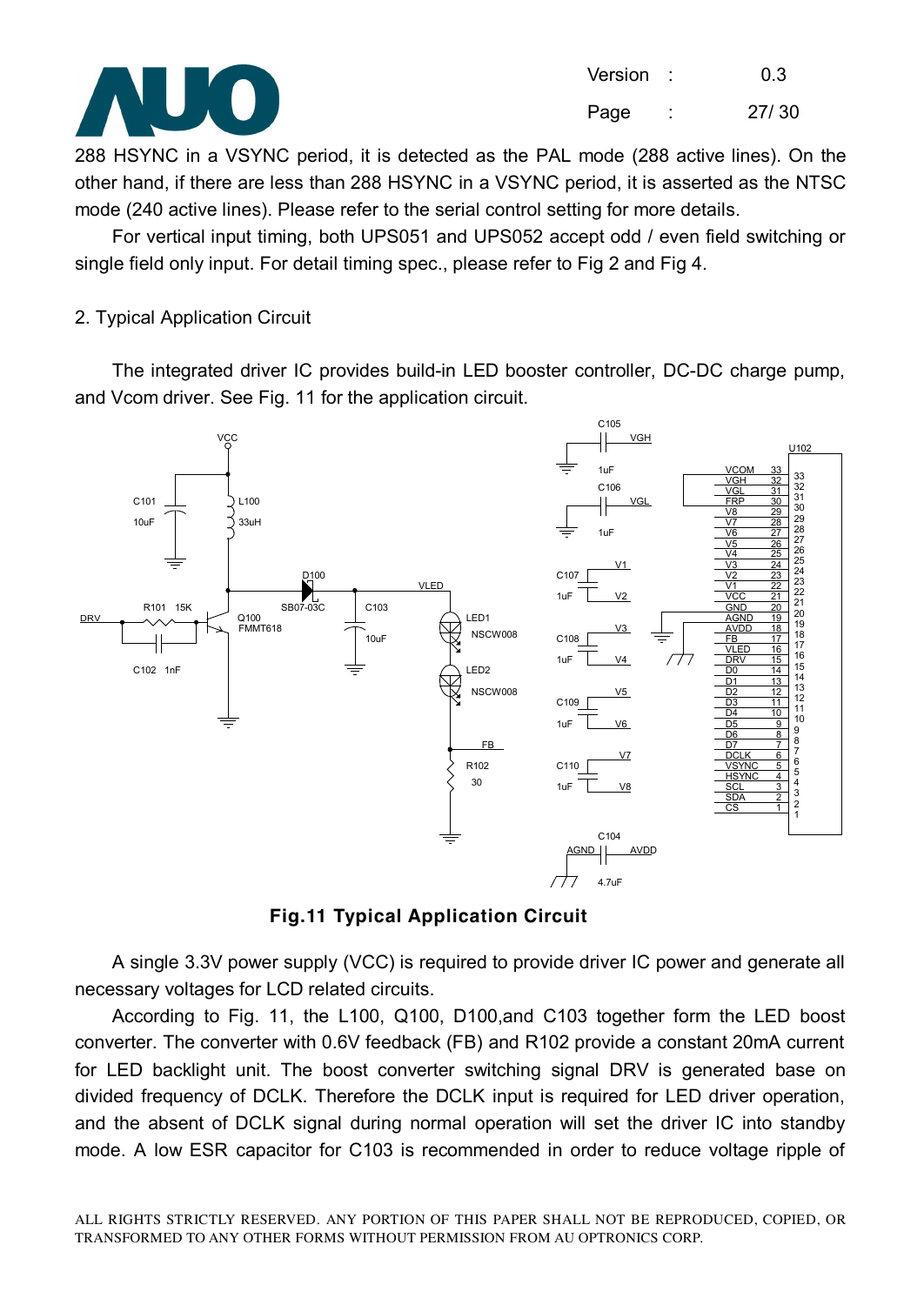

Version : 0.3

Page : 28/30

VLED. The build-in LED boost controller is default active, and it is able to be turned off by setting the register SHDB1 to low.

The positive (VGH) and negtive (VGL) power supplies for LCD are generated through build-in DC-DC charge pump circuit, an elegant design with only seven passive power-setting capacitors are required.

The build-in VCOM driver provides programmable amplitude and DC-level adjustments through serial control interface to optimize image contrast and minimize flicker. Optional external VCOM DC-level adjustment is achievable through external DC bias setting of FRP output (pin30) and VCOM input (pin33). The Fig. 12 is a simple external VCOM DC bias circuit for reference.



**Fig.12 VCOM-DC External Adjustment Circuit** 

#### 3. Power ON/OFF Sequence

After VCC power on reset, VSYNC/HSYNC/DCLK/DATA can be input, and serial control interface is also operational. The LCD driver is in default standby mode after VCC power-on, and setting register STB to high to disable the standby mode is required for normal operation. When the standby mode is disabled, a build-in power on sequence is started. The driver IC analog power AVDD is turned on first, and then the LCD positive and negative power supplies VGH/VGL are pumped, and followed by the LED power VLED. Please refer to Fig.13 for the detail timing of power on/off sequence.

Since the LCD driver supports different panel resolutions, setting of output resolution is essential for proper LCD operation. The setting of output resolution is through register "PSL". For 1.5-inch 502x240 LCD: PSL[2:0] = 100. It is recommended to program essential serial commands first before releasing the LCD module from default standby mode. Please refer to Fig. 14 for recommend serial settings.

The DCLK signal is required for normal operation. When the DCLK is stopped for more than 5.6µsec (or DCLK frequency < 140KHz) during normal operation, the driver IC will be reset and operated in standby mode. This DCLK stop reset does not affect the serial interface settings.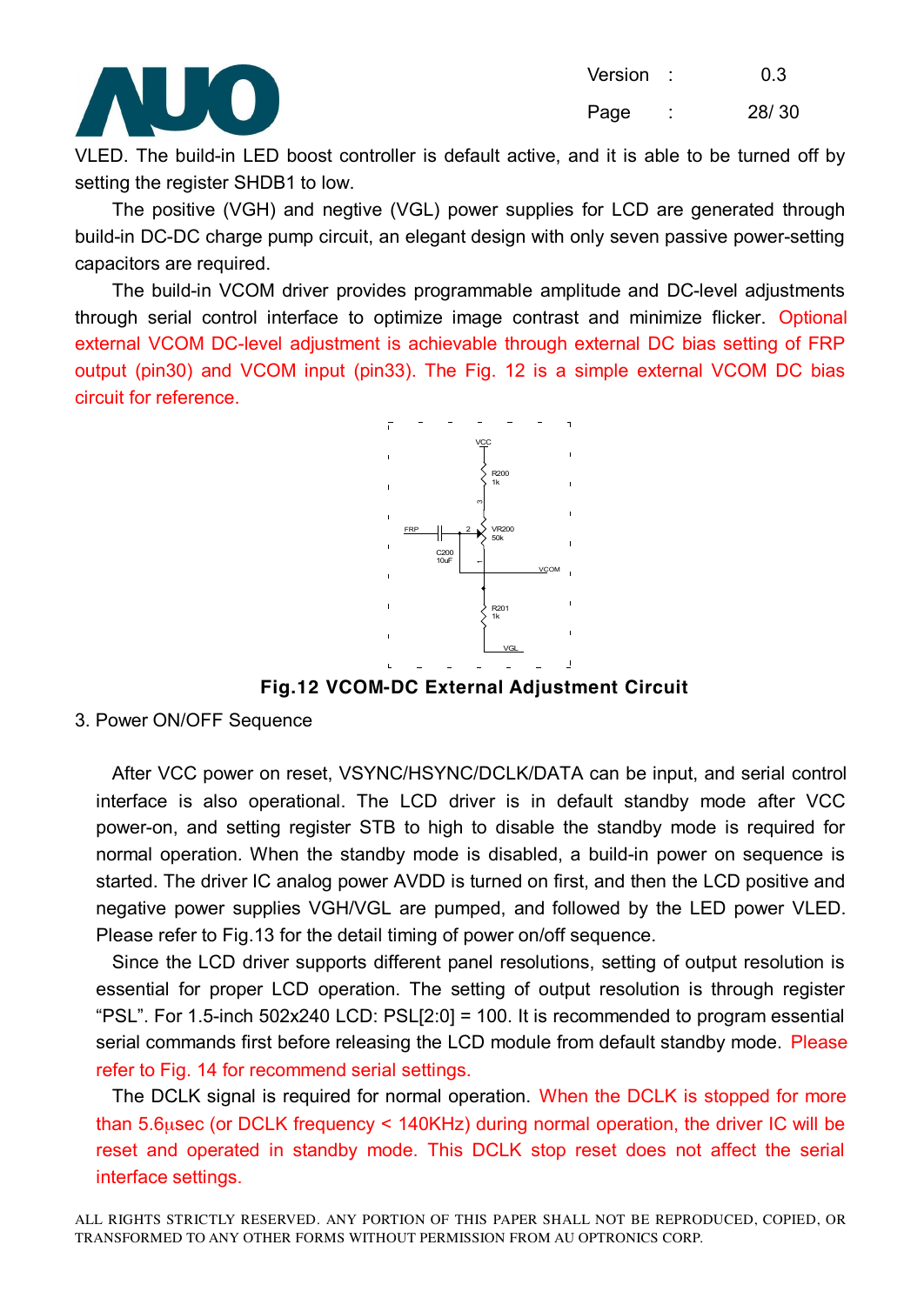